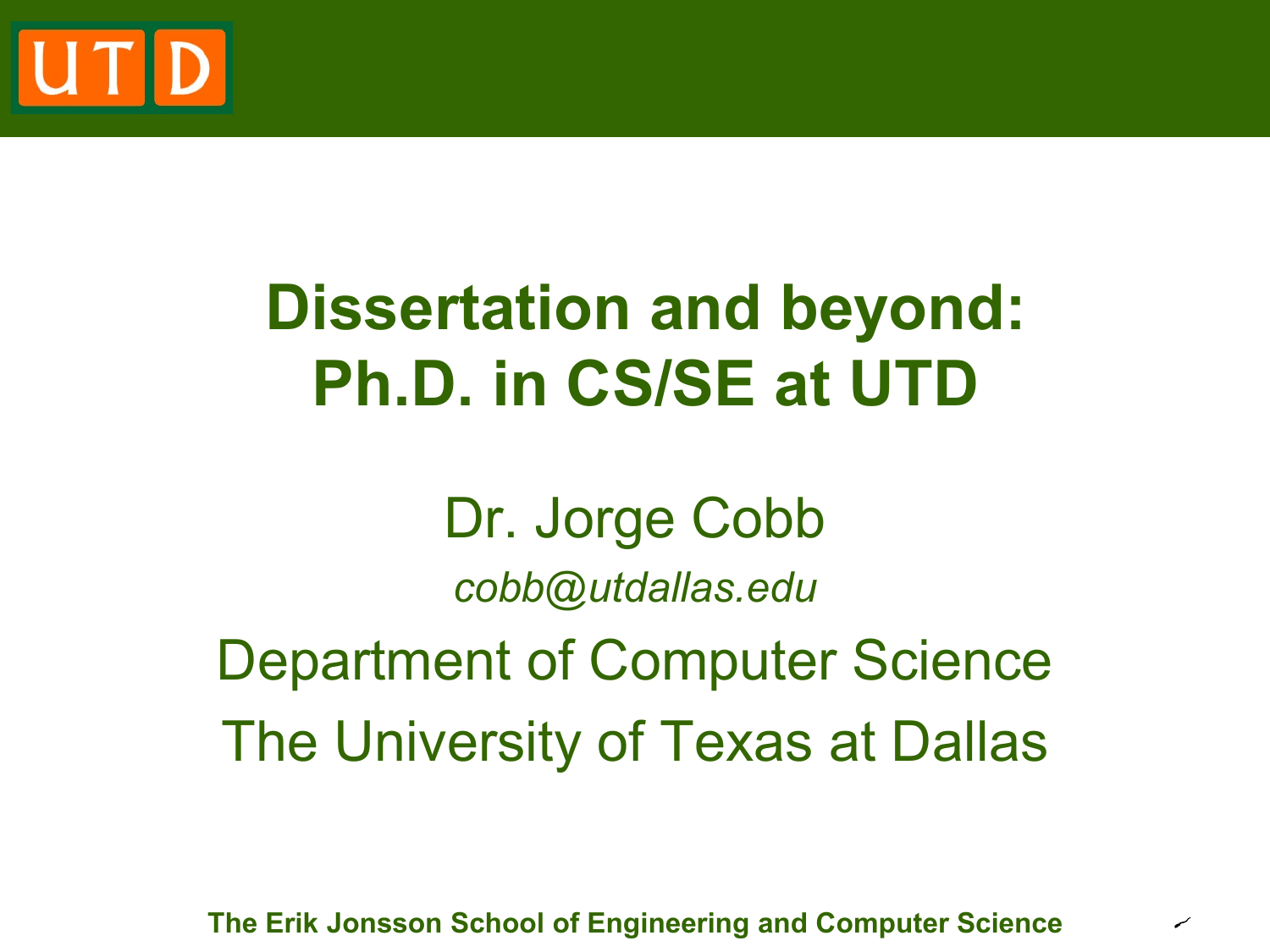# UTD

### **Welcome**



Dr. Ovidiu Daescu Department Head Computer Science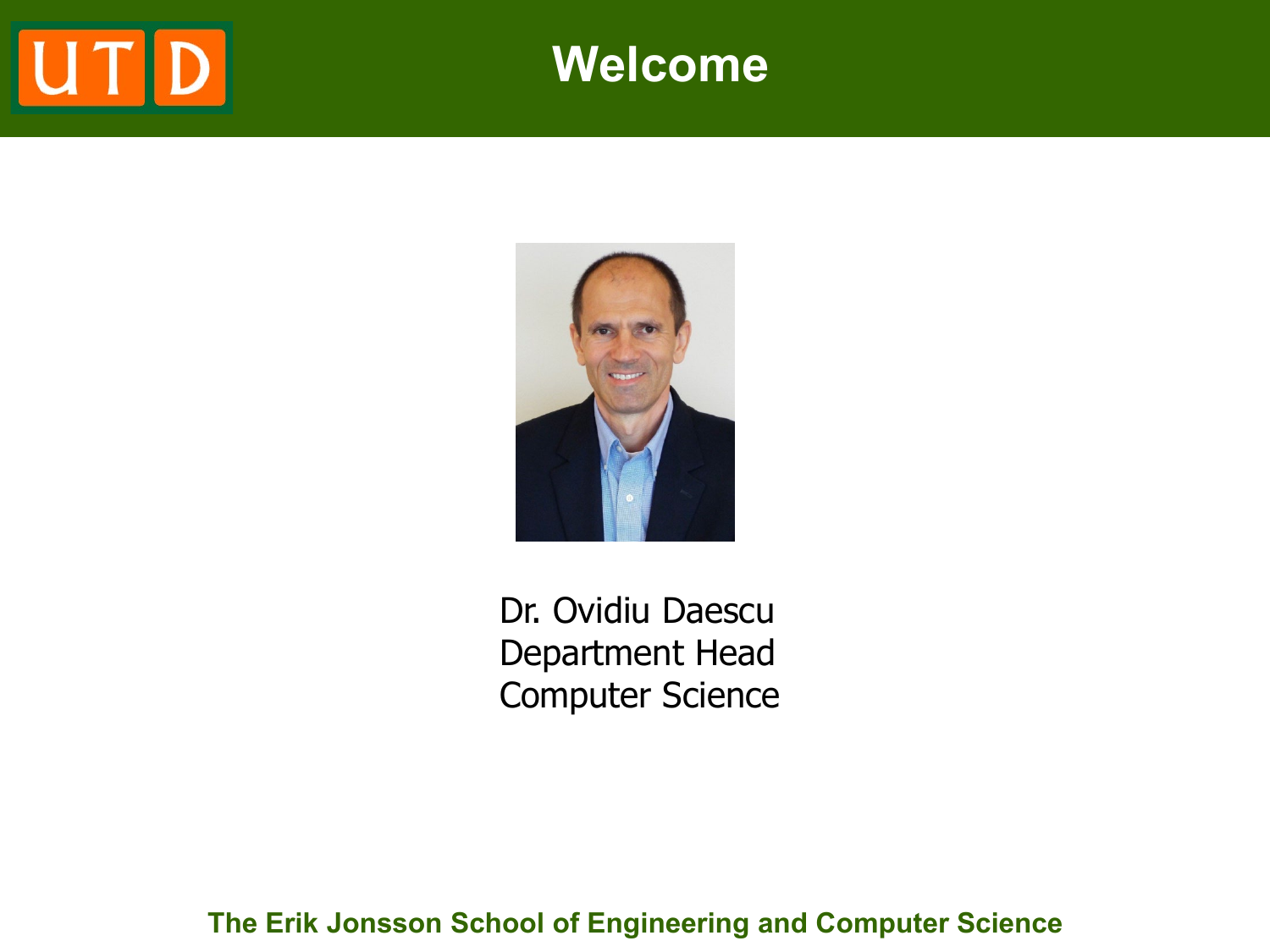

### **PhD Students Support Staff**

#### **Mr. Doug Hyde** ECSS 4.801 *dhyde@utdallas.edu*

### **Ms. Sydney Samuel** ECSS 3.903 *sydney.samuel@utdallas.edu*

### **All PhD, All MS Thesis, All PhD as MS**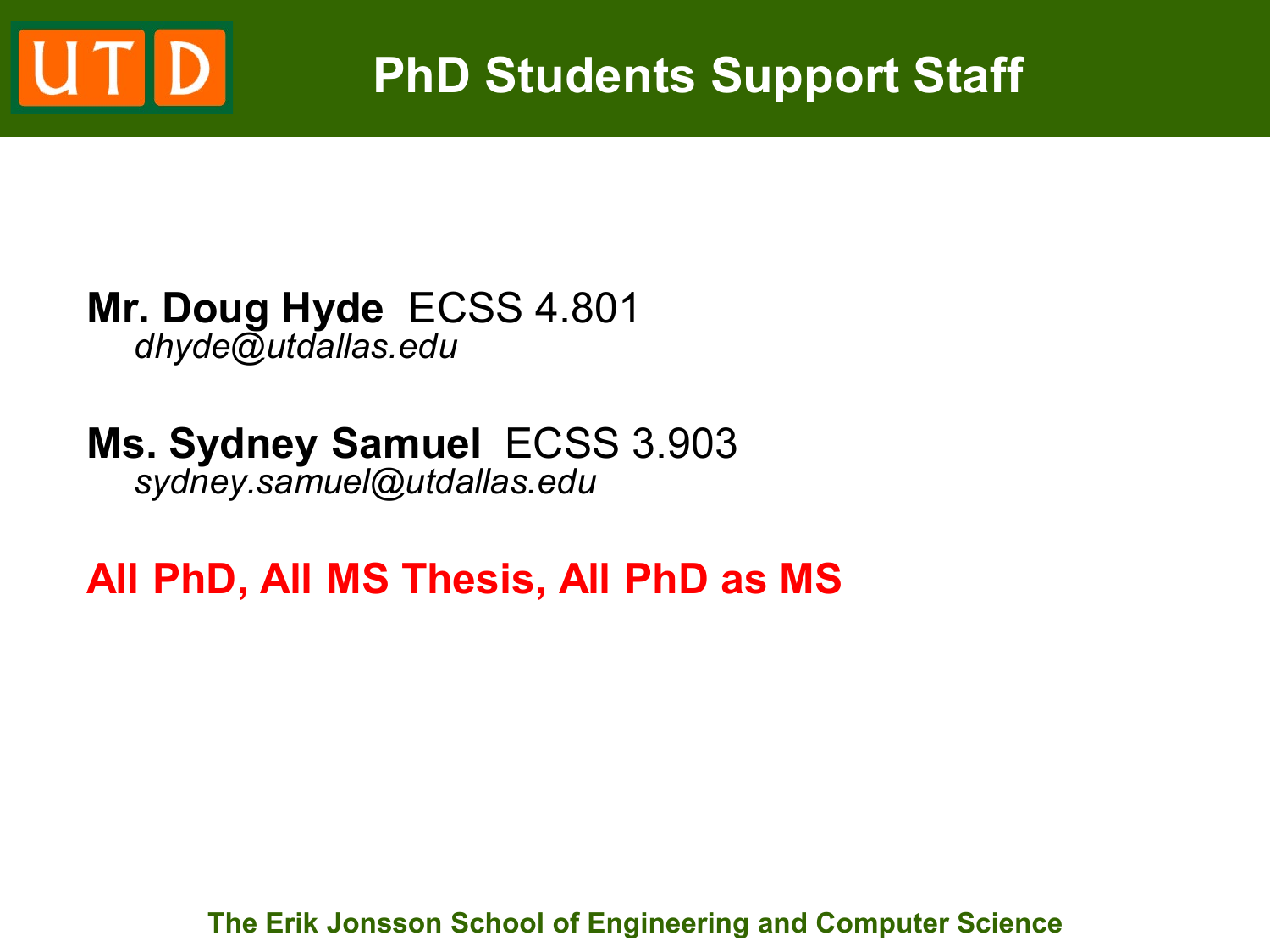

### **Computer Science at UTD**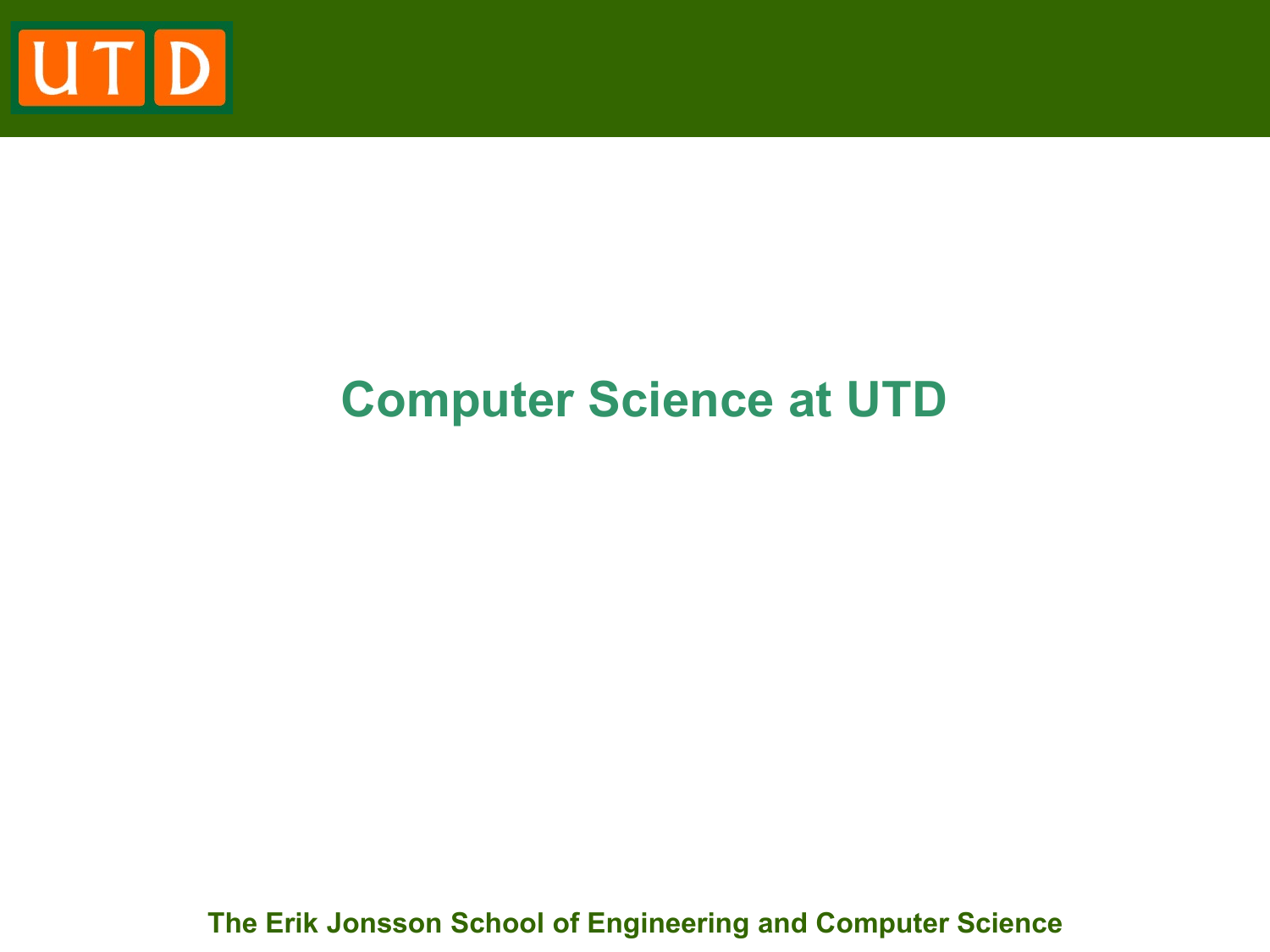- One of the largest departments in the country (3rd largest) And one of the best!
- Fall 2020 student population  $~14,600$  students (3,600 BS, 800 MS, 160 PhD)
- 51 T/T faculty, 40+ Faculty of Instruction, 20+ part-time lecturers
- BS, MS, PhD degrees offered in CS, SE, Data Science
- ~300 course-sections offered each semester (wide variety)
- ~1000 students graduate each year (more than 1% of US output of CS graduates)
- World renowned CS faculty: publish in top conferences & journals
- ~\$9 Million in annual research expenditures (37th in USA)
- 21st in LinkedIn ranking; #44 in USNWR global rank; #5 in UG AI (Best Value Colleges)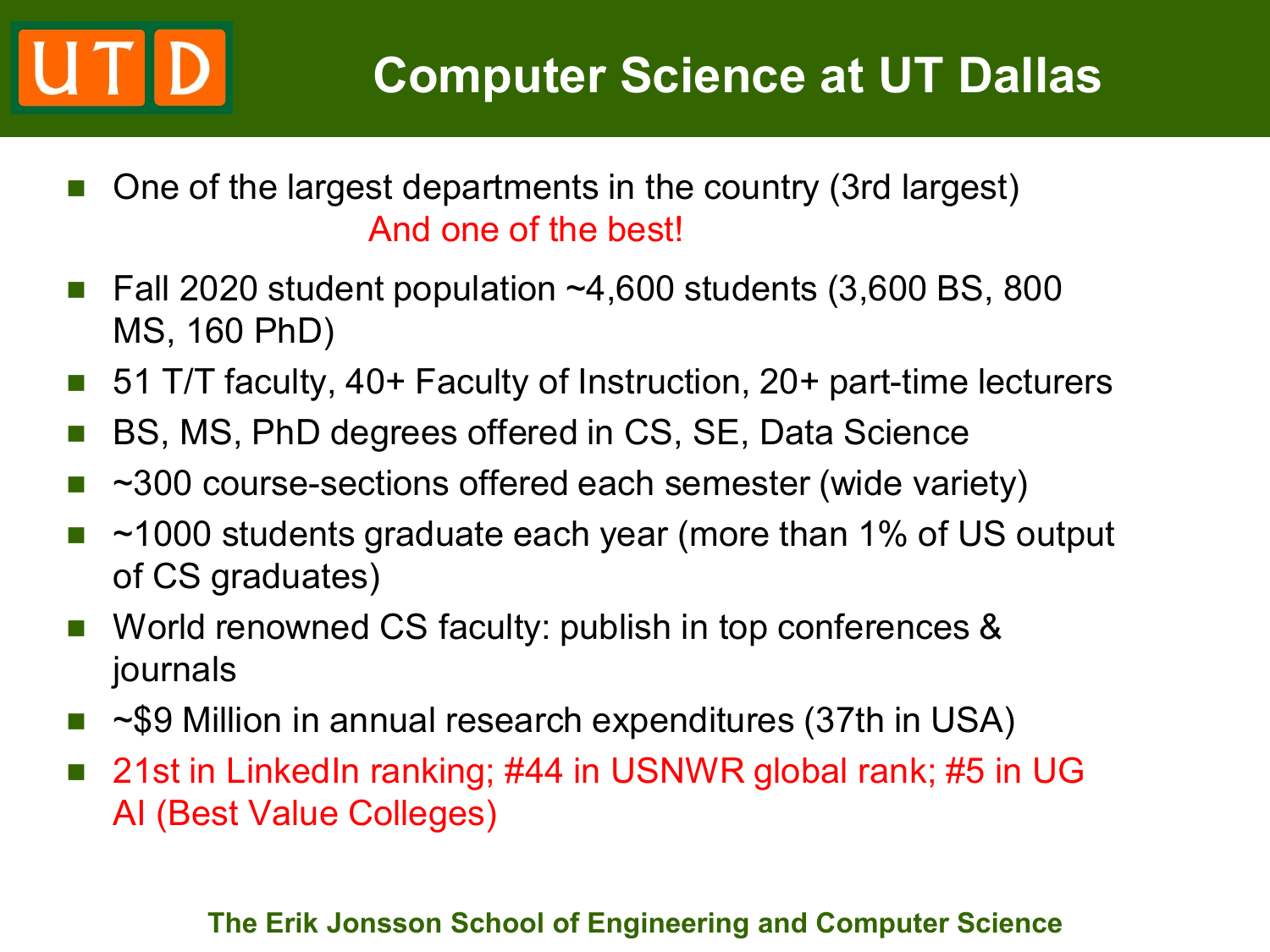

- Ranked #6 in NLP + AI (2009-2019)
- Ranked #5 in Software Engineering (2009-2019)
- Ranked #3 in  $SE + Real$  Time Systems (2009-2019)
- Ranked #6 in Real Time Systems (2009-2019)
- Ranked #41 overall (2019-2020)
- **Ranked #24 in Top Colleges Providing Cyber Security Programs**
- #5 in the nation for Undergraduate Education in AI (Best Value Colleges)
	- Just behind MIT, CMU, UC Berkeley, Georgia Tech
- BS SE ranked #9 in the country by "Best Computer Science Schools"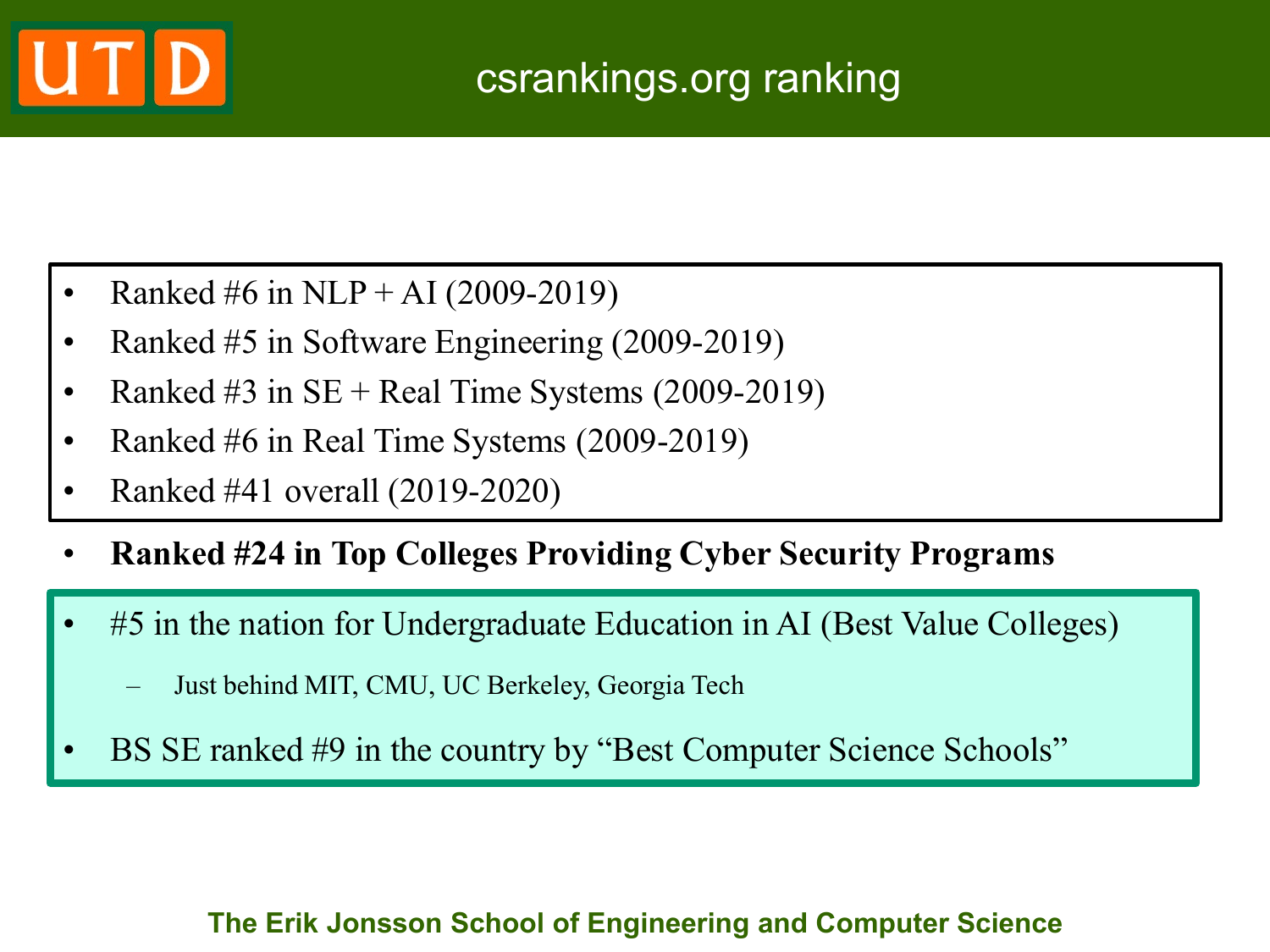

- 15+ CS faculty members hold the prestigious NSF CAREER award
- Numerous best paper awards & academic honors (many test-of-time awards as well):
	- Dr. Bhavani Thuraisingham, Fellow of the ACM and Fellow of NAI

*\_\_\_\_\_\_\_\_\_\_\_\_\_\_\_\_\_\_\_\_\_\_\_\_\_\_\_\_\_\_\_\_\_\_\_\_\_\_\_\_\_\_\_\_\_\_\_\_\_\_\_\_\_\_\_\_\_\_\_\_\_\_\_\_\_\_\_\_\_\_\_\_\_\_\_\_\_\_\_\_\_\_\_\_\_\_\_\_\_\_\_\_\_\_\_\_\_\_\_\_\_\_\_*

- Dr. Zygmunt Haas, Fellow of two European Societies
- Dr. Latifur Khan, Fellow of the IEEE
- Dr. Murat Kantarcioglu, Fellow AAAS and IEEE
- CS faculty are excellent teachers: they have won many awards
- Diverse student body:
	- #11 nationally in number of women students
	- #11 nationally in number of Hispanic students
	- #14 nationally in number of African American students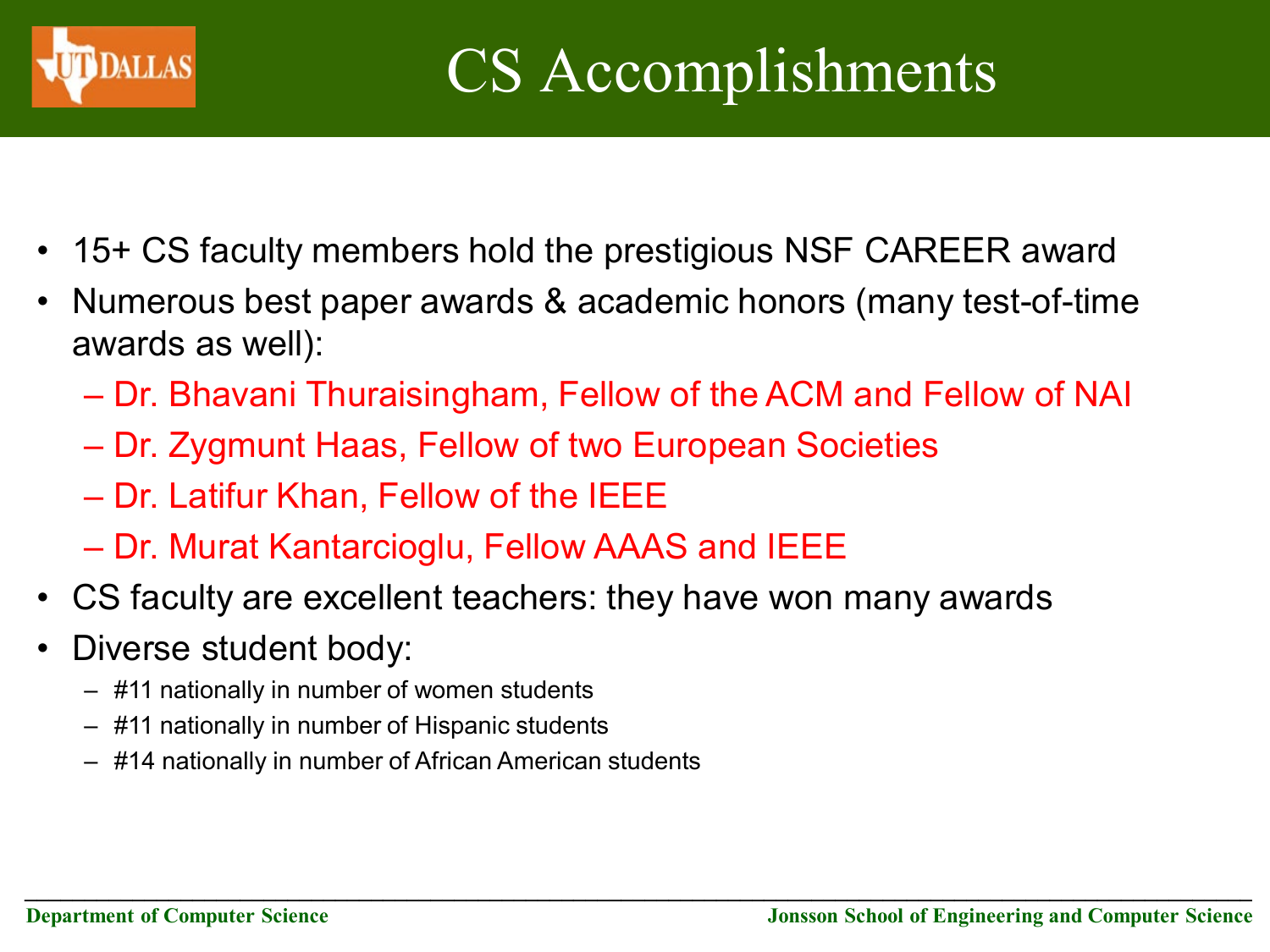# **Areas of strength in UTD-CS/SE**

- **Networking and Telecommunications** 
	- Wireless networks, protocols, optical networks, distributed systems
- Software Engineering
	- Embedded systems, Verification & testing, Requirements engineering
- **Intelligent Systems** 
	- Artificial intelligence, Computer Vision, Natural language processing, Expert systems
- Cyber Security
	- Data Security and Privacy, Active Malware Defense, Secure Cloud Computing, Data Analytics, Hardware-based Security
- Computer Systems
	- Databases, Computer/Human Interfaces, Multimedia systems, Computer Graphics, Computer security
- Data Science
	- Combines parallel and distributed systems, efficient data management and analytics, and an applications of statistics and machine learning.
- Algorithms and Applications
	- **The Erik Jonsson School of Engineering and Computer Science** – Algorithms, Optimization problems, Computational geometry, Computational biology Surf the faculty home pages !!!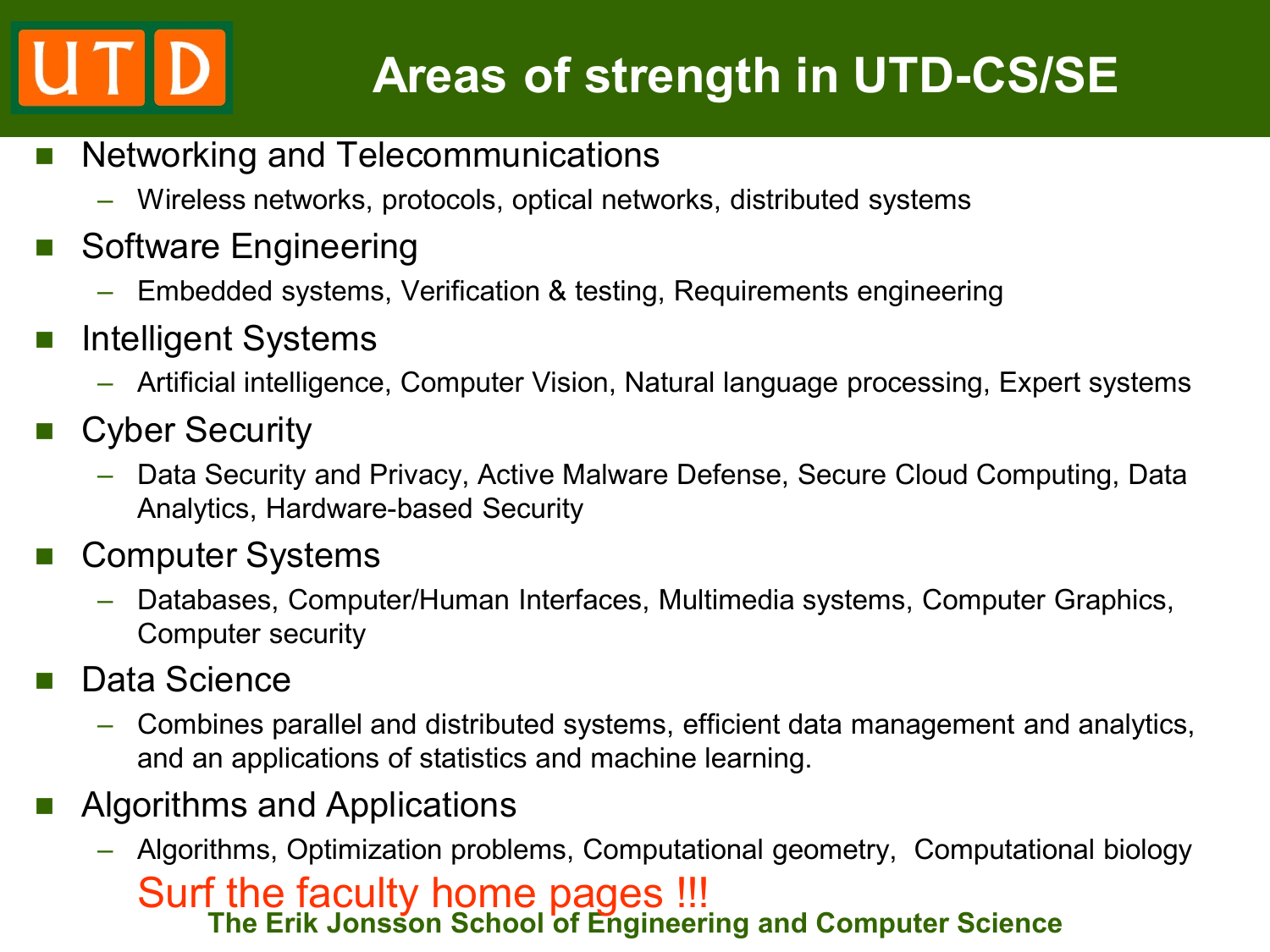

## CS Department: Centers & Institutes









- Cyber Security Education  $\&$  Research Institute (CSERI) (Director: Dr. Kevin Hamlen)
- Human Language Technology Institute (HLTRI) (Director: Dr. Sanda Harabagiu)
- Inst. for Interactive & Spatial Computing (UT DIISC) (Director: Dr. Balakrishnan Prabhakaran)
- **Institute for Data Analytics (IDA)** (Director: Mr. Bao Tran)
	- Embedded Software Center (Director: Dr. Farokh Bastani)
	- Center for Software Testing
		- (Director: Dr. Eric Wong)
- iPerform: Center for Assistive Technology to Enhance Human Performance (Director: Dr. Ovidiu Daescu)
- Center for Machine Learning Research (Director: Dr. Sriraam Natarajan)
- Applied AI and Machine Learning Center (Director: Dr. Doug DeGroot)

*\_\_\_\_\_\_\_\_\_\_\_\_\_\_\_\_\_\_\_\_\_\_\_\_\_\_\_\_\_\_\_\_\_\_\_\_\_\_\_\_\_\_\_\_\_\_\_\_\_\_\_\_\_\_\_\_\_\_\_\_\_\_\_\_\_\_\_\_\_\_\_\_\_\_\_\_\_\_\_\_\_\_\_\_\_\_\_\_\_\_\_\_\_\_\_\_\_\_\_\_\_\_\_*

■ Center for CS Education and Outreach (Director: Dr. Jey Veerasamy)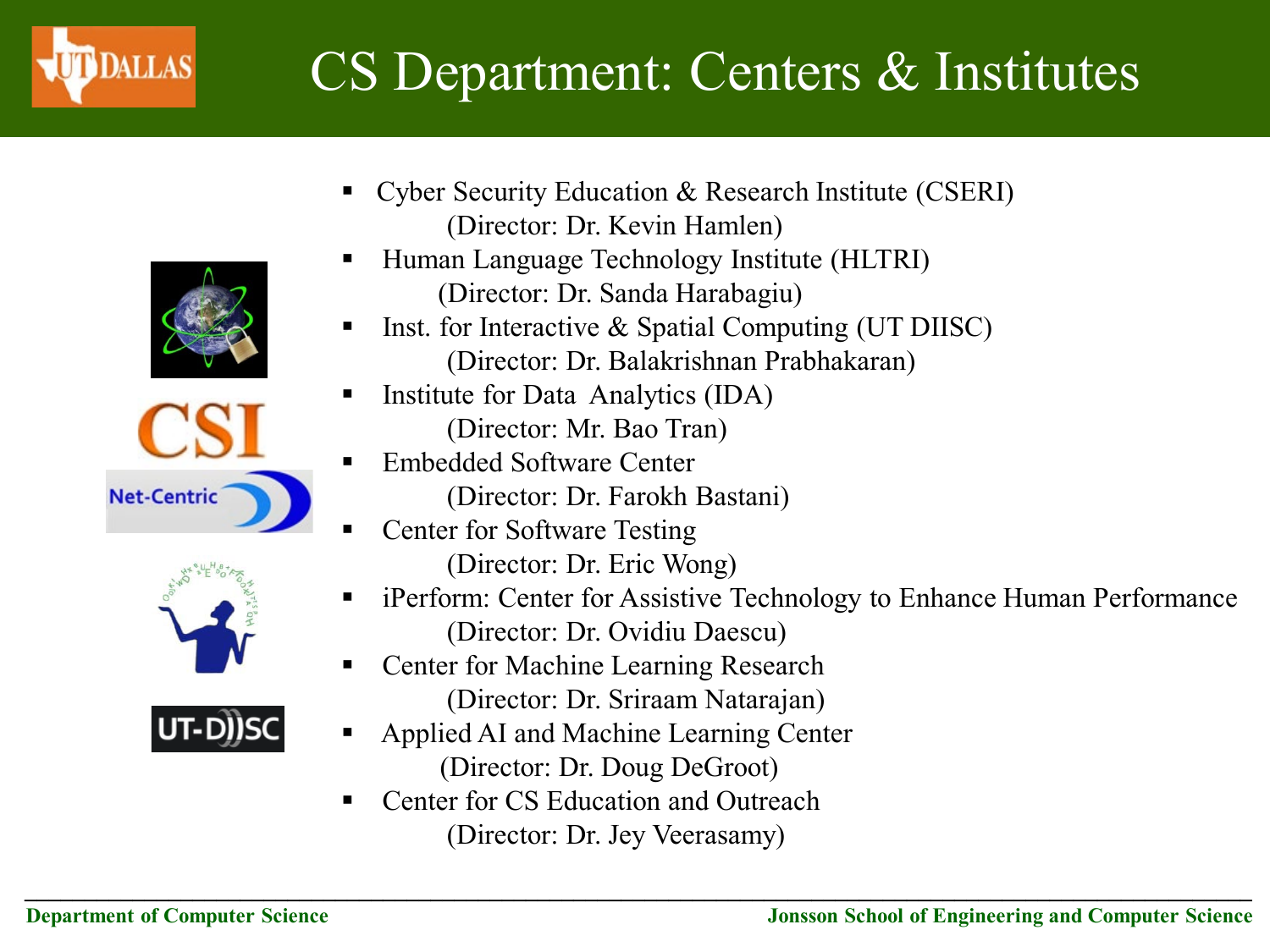

### **PhD Program Goals and Timeline**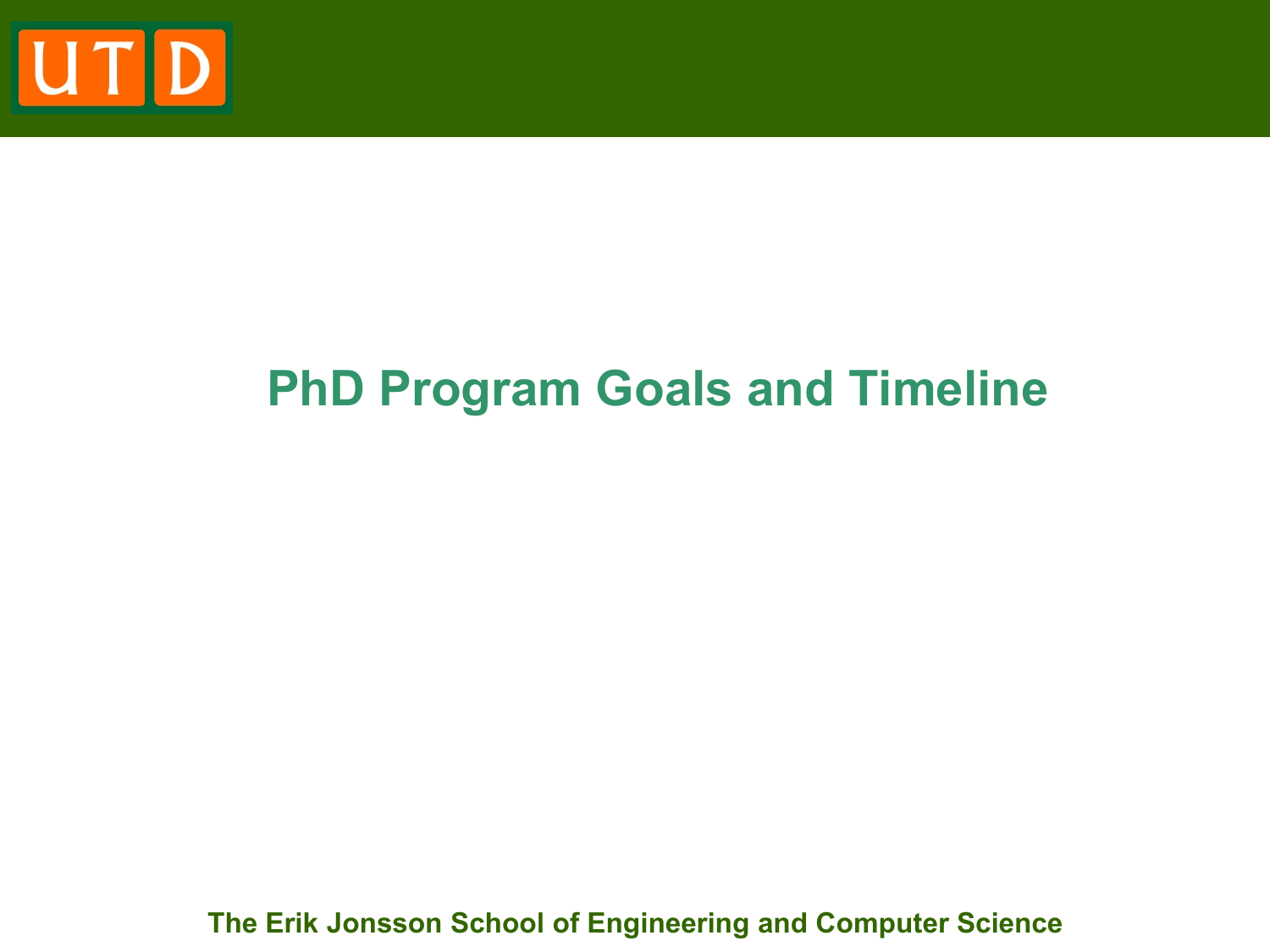

**1.Research which represents original and "substantial contribution to Science"** 

**2.Demonstrate technical "maturity"** 

 $\mathbb{R}^n$ 

**3. Acquire expertise on a particular topic and general knowledge of the impact of the topic on related field**

**Note: Courses are not a goal per se; knowledge learned there to be seen as tools for doing successful research**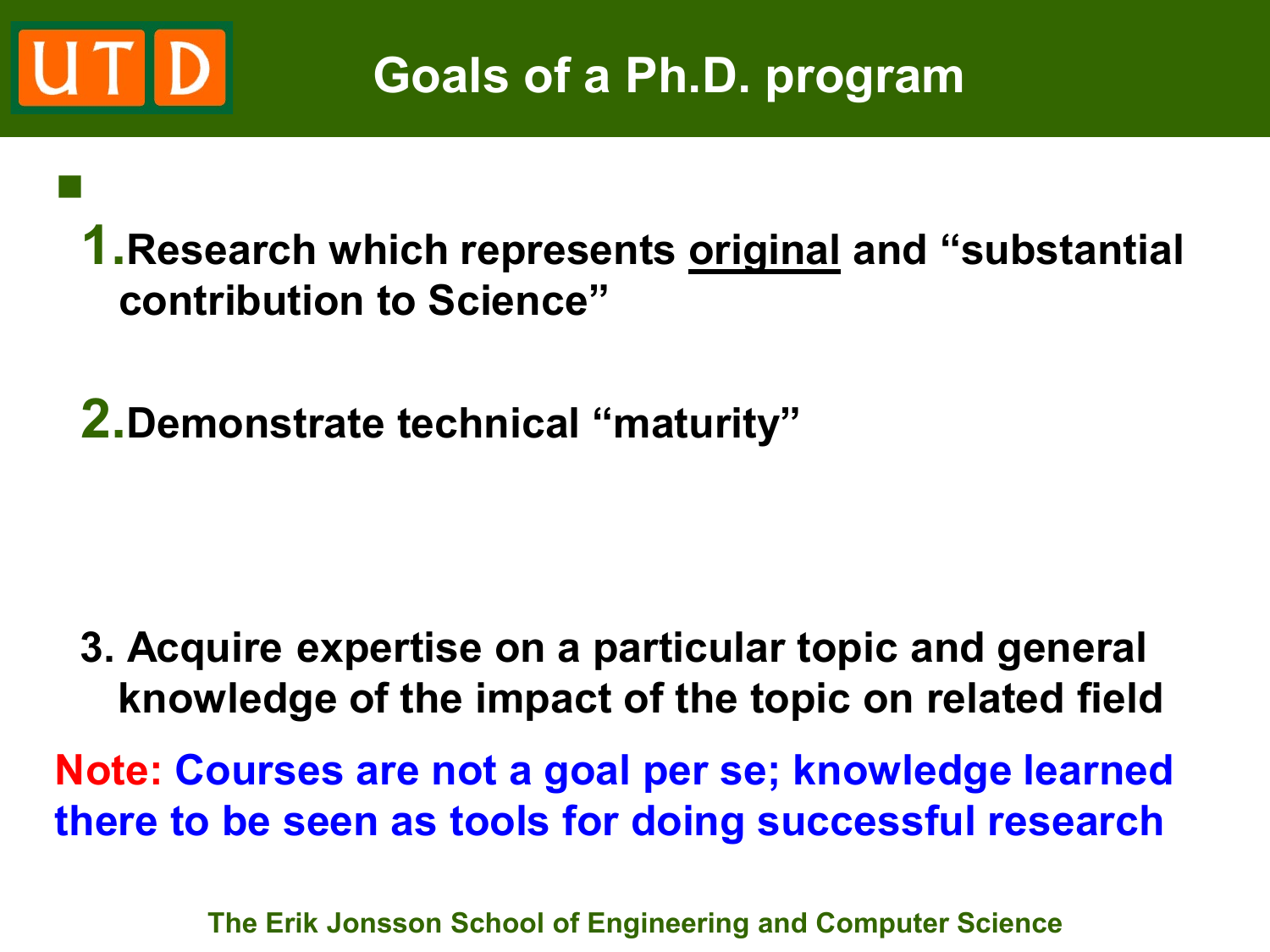

**1.Research which represents original and "substantial contribution to Science" ⇒ metric:** 

**2.Demonstrate technical "maturity"**  $\Rightarrow$  **metric:** 

**3. Acquire expertise on a particular topic and general**  knowledge of the impact of the topic on related field  $\Rightarrow$ **metric:**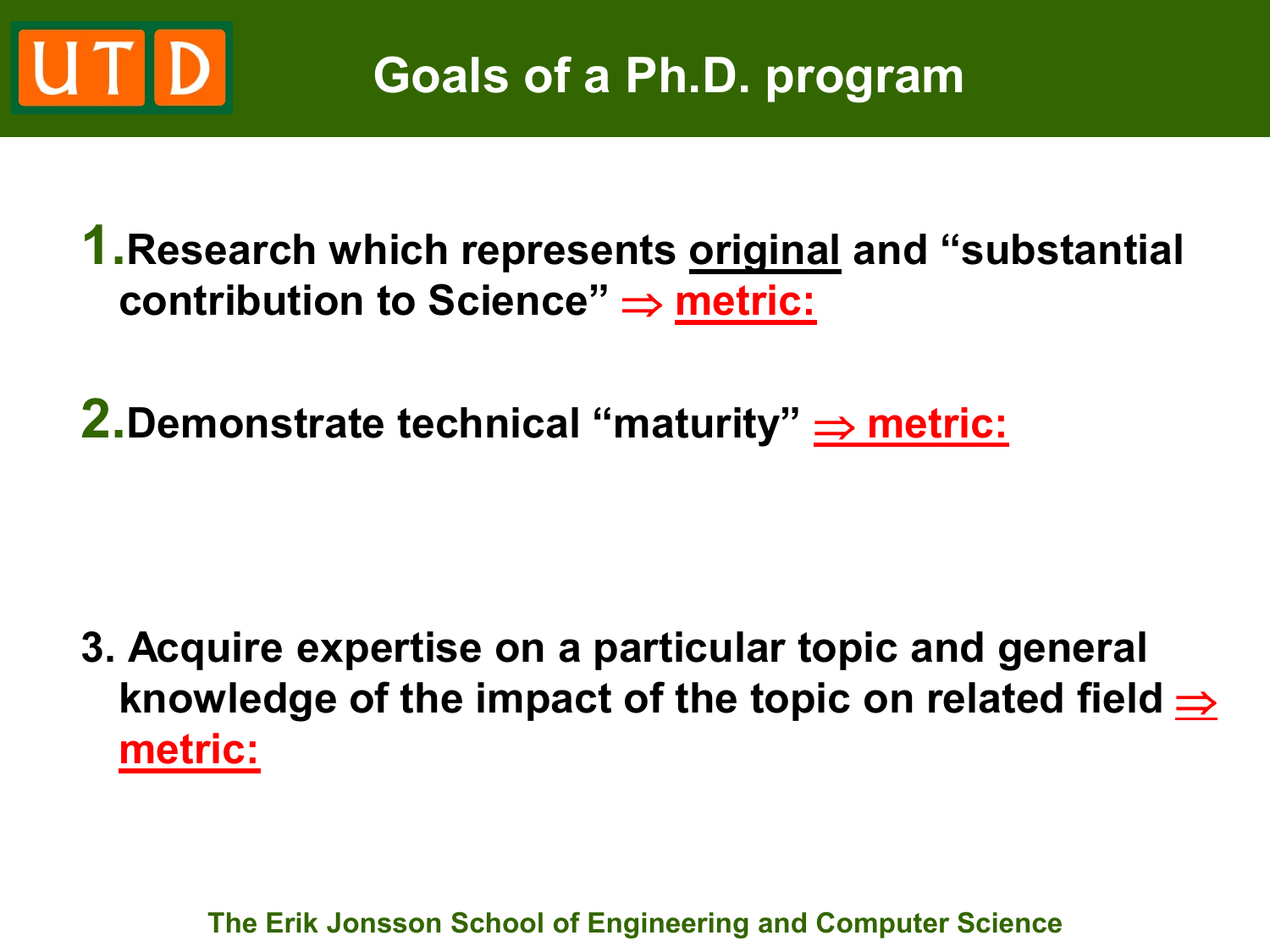# **Goals of a Ph.D. program**

- **1.Research which represents original and "substantial contribution to Science"** ⇒ **metric: papers in a top quality journals and conferences**
- **2.Demonstrate technical "maturity"** ⇒ **metric: ability to critically evaluate other's technical work; ability to present (orally and in writing) one's ideas in a clear and coherent way;**
- **3. Acquire expertise on a particular topic as well as**  knowledge of the impact of the topic on related field  $\Rightarrow$ **metric: as evident from student's quality of research, the reviews of the submitted papers, and the program's exams.**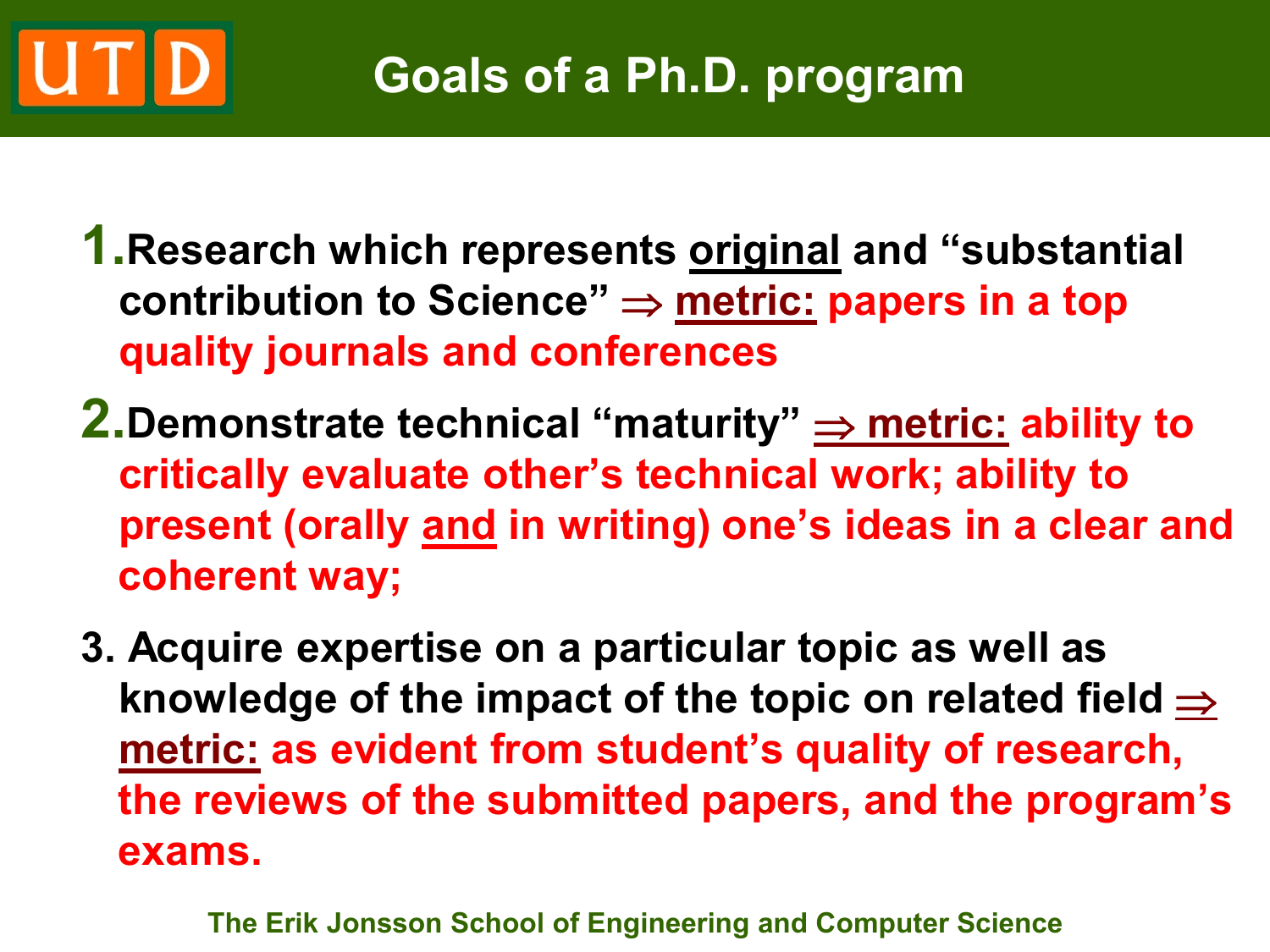- Year 1: Coursework, qualifying exams, exploration of research areas. Find a research adviser.
- Year 2: Read papers, identify problems to solve, start working on research
- Year 3: Form dissertation committee, complete dissertation proposal, start publishing papers
- Year 4: Continue publishing papers, write and defend dissertation, look for a job

**Caveat: There is a ten-year window limit on completing a PhD (see graduate catalog)**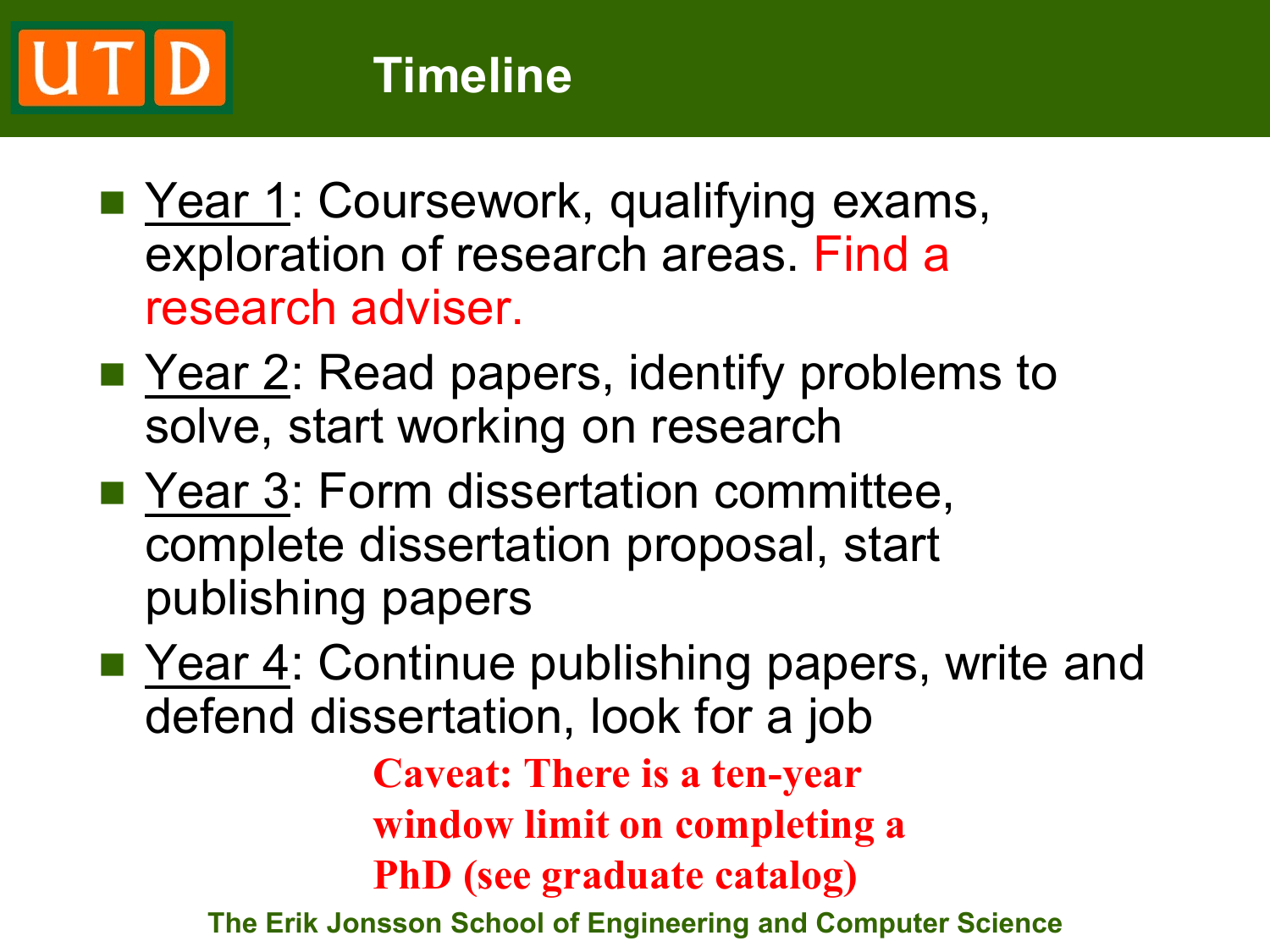### **Qualities of an excellent Ph.D. student** (a wish list (**©**)):

- **Self-starter**
- **Original thinker**
- **Motivated to succeed**
- **Excited to learn new technologies**
- **Hard-working**
- **Values excellence**
- **Strong technical background**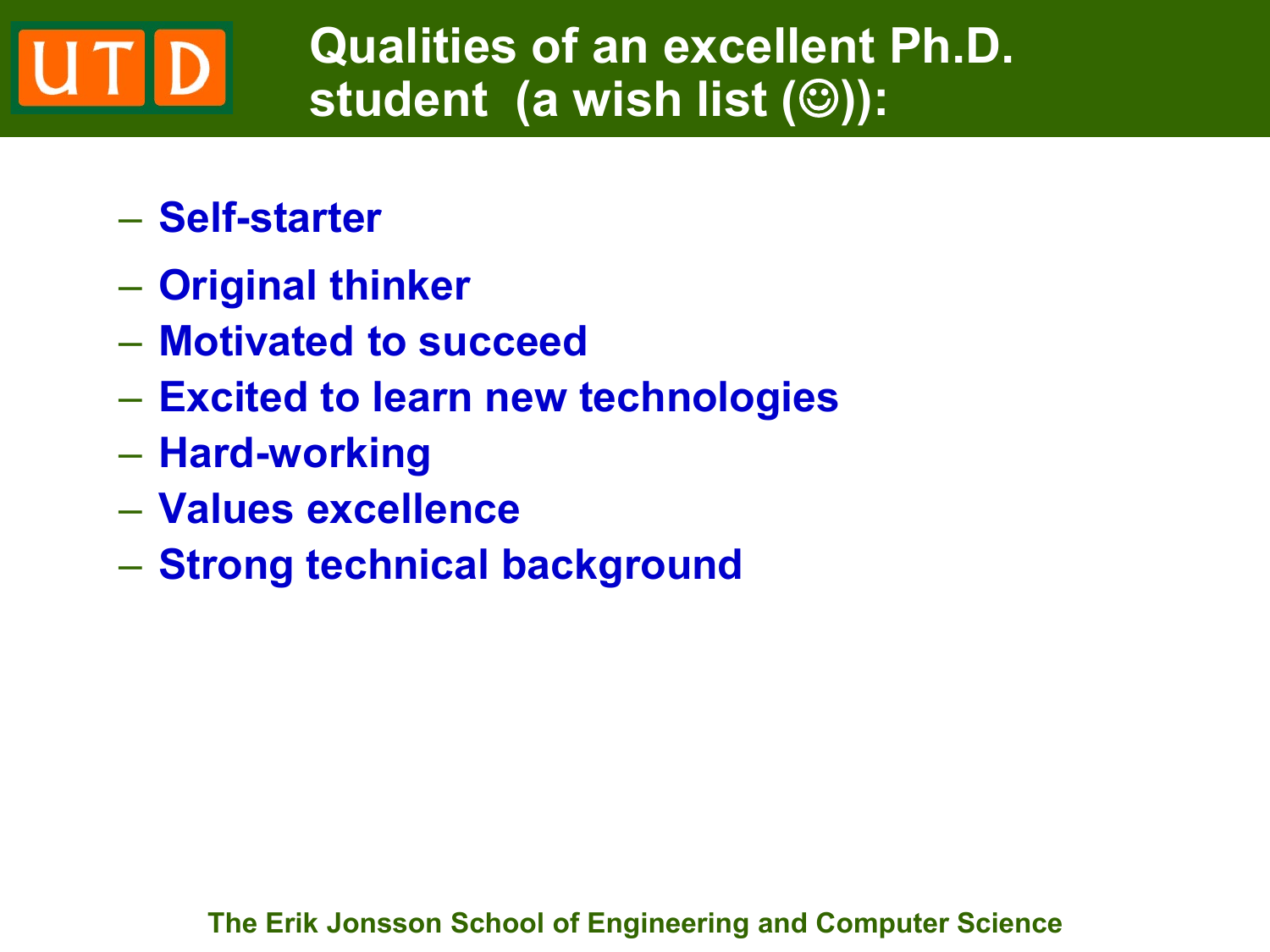

### **Coursework**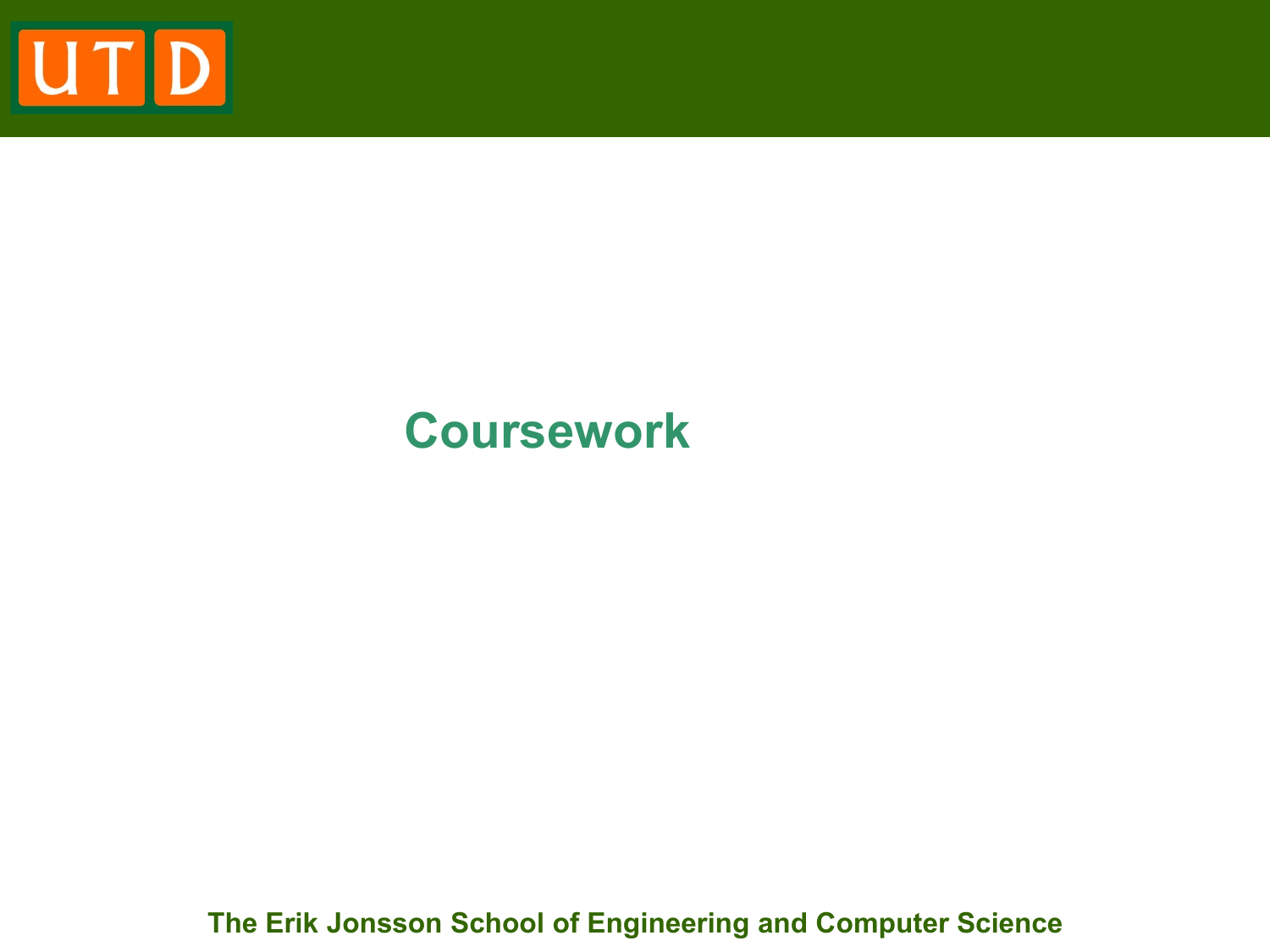- 5 Core classes from a chosen MS track plus
- CS 6382: Theory of Computation plus
- **at least 5 courses at the 6000 level and**
- 2 approved 7000 level CS/SE courses
- Other classes and research/dissertation hours approved by your adviser
- Total of 75 hours beyond B.S. degree
	- Excluding Pre-requisite graduate hours
- Up to 36 hours can be transferred from M.S. degree from other institutions; if approved.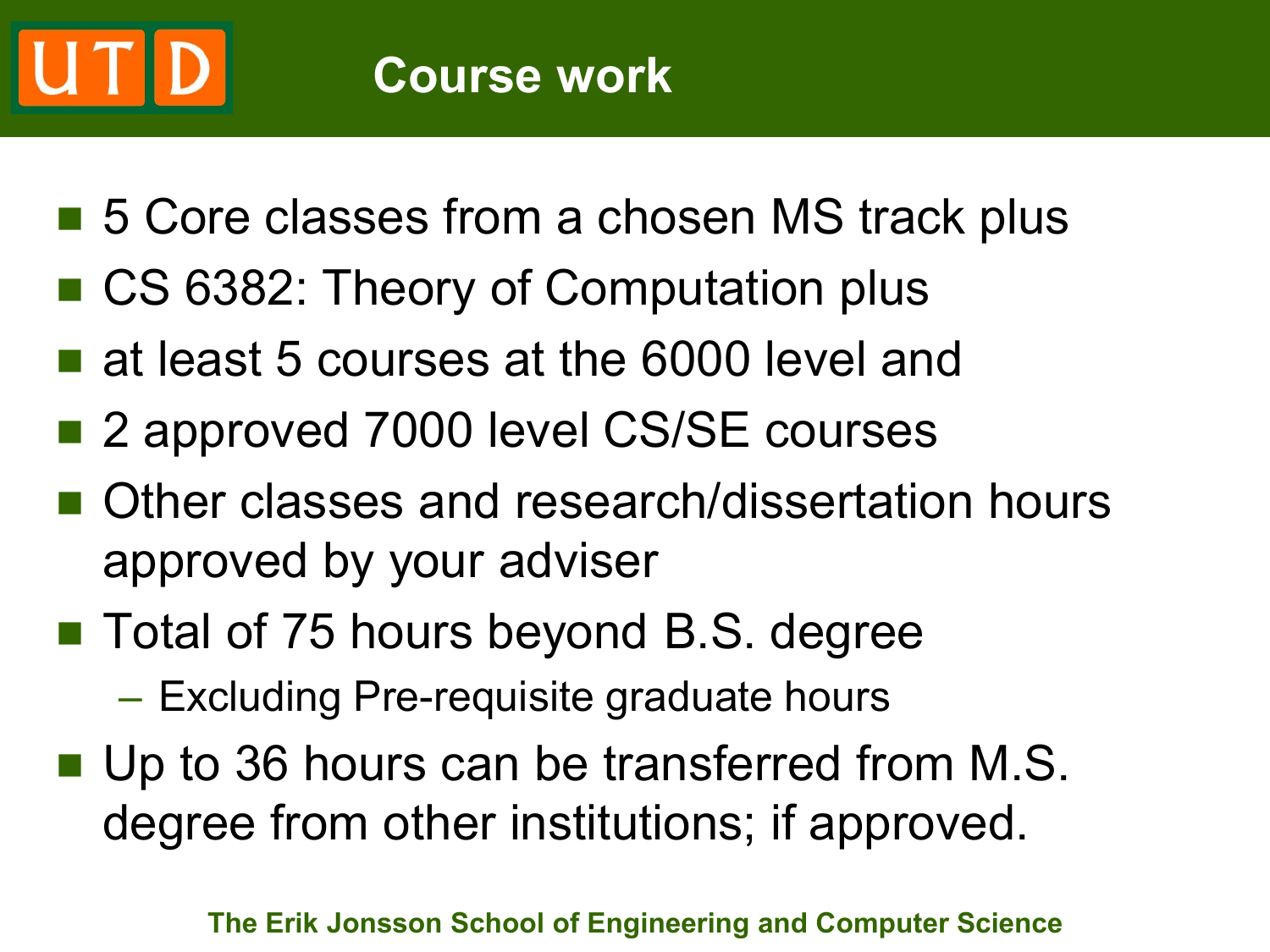# **Prerequisites**

- **All prerequisites marked in your admission** email corresponding to the chosen M.S. track (of core courses) must be completed within the first year of study.
- **Apply for waiver of prerequisites that you** believe have been completed in your prior coursework.
- **Transfers/waivers are processed only once** each semester (around the second month of each semester). Watch for email announcements.
- All requests for transfers/waivers must be made in the first two semesters.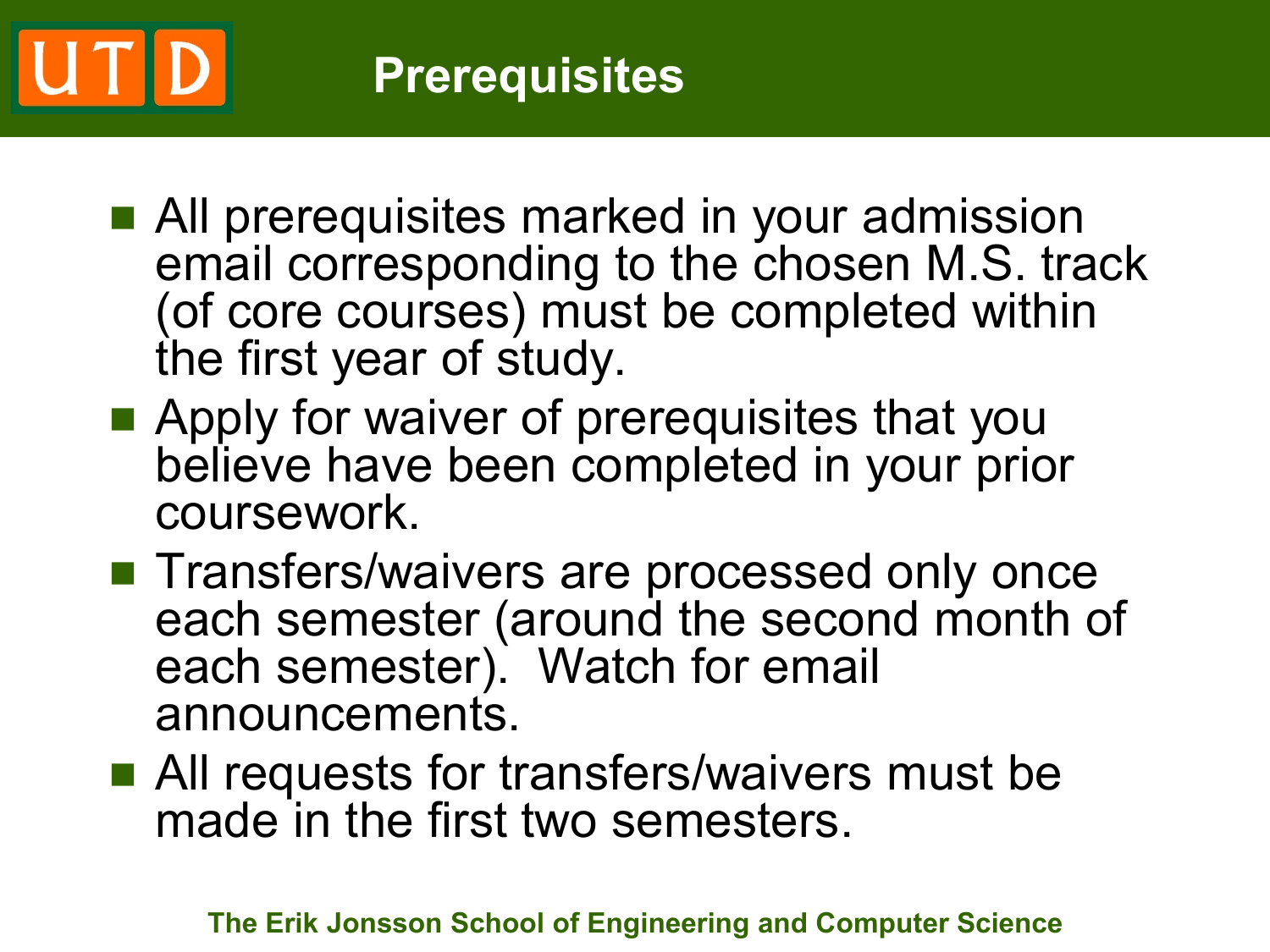### Qualifying exams (QE) for any 3 core areas:

Object Oriented Software Engineering **(6329)** Software Testing, Valid'n & Verific'n (**6367**) Performance of Computer Networks (**6352**) Advanced Programming Languages (**6371**) Database Design (6360) Machine Learning (6375) Software Architecture and Design (**6362**) Advanced Operating Systems (**6378**) Computer Algorithms (**6363**) Advanced Computer Networks (**6390**) Artificial Intelligence (**6364**)

- Must take the 3 QEs within first 2 long semesters.
	- See rules at https://cs.utdallas.edu/education/graduate/phd-qualifying-exams/
	- No QE in the summer semester.
- Plan your QE schedule carefully.
- Prepare well and pass the exams in the first attempt.
- Each core course is guaranteed to be offered once every academic year, and once every calendar year in the evening, but NOT guaranteed once every semester.
- **Learn to structure your answers well: intuitive explanation followed** by a full analysis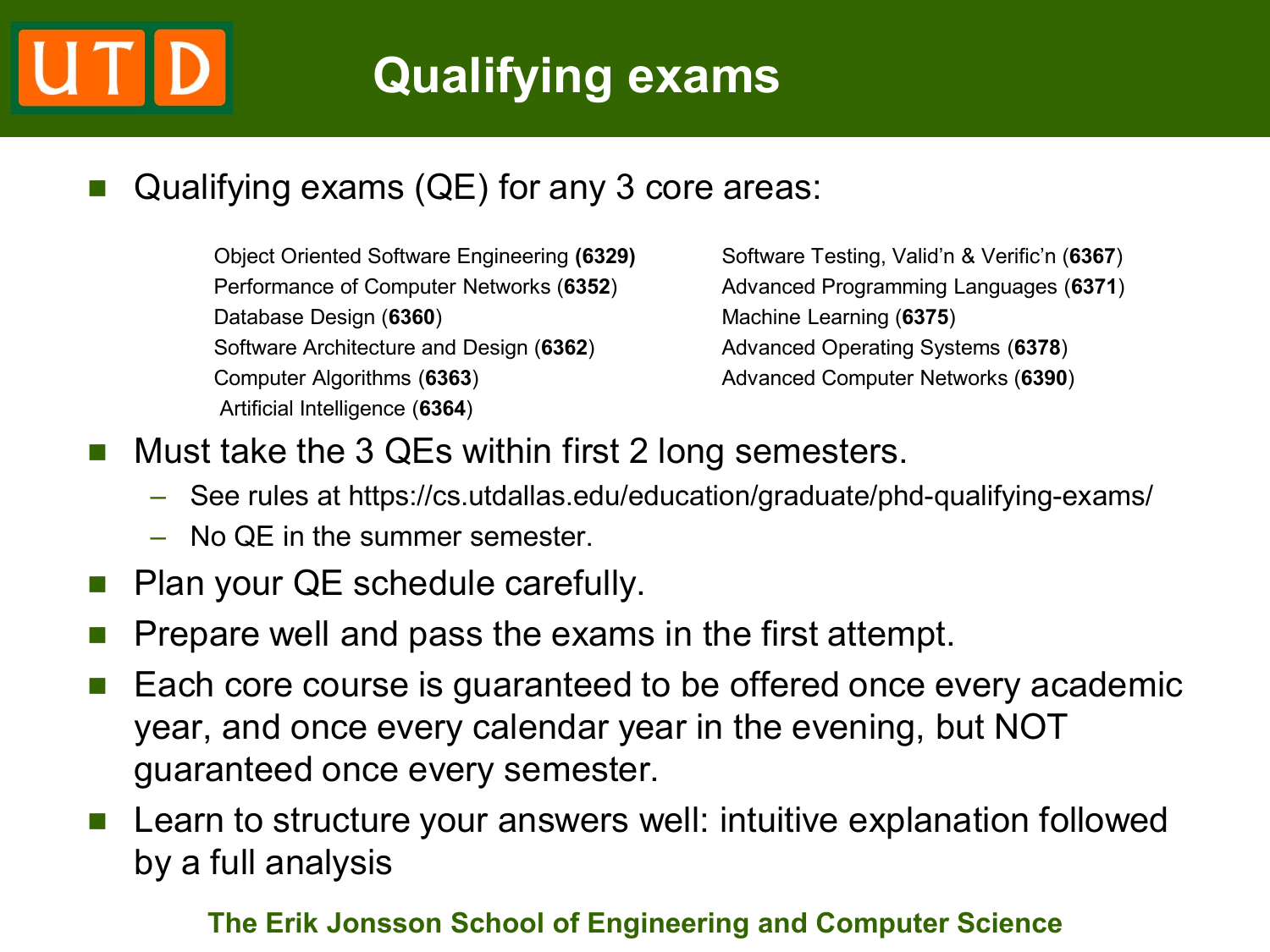

### **Research !**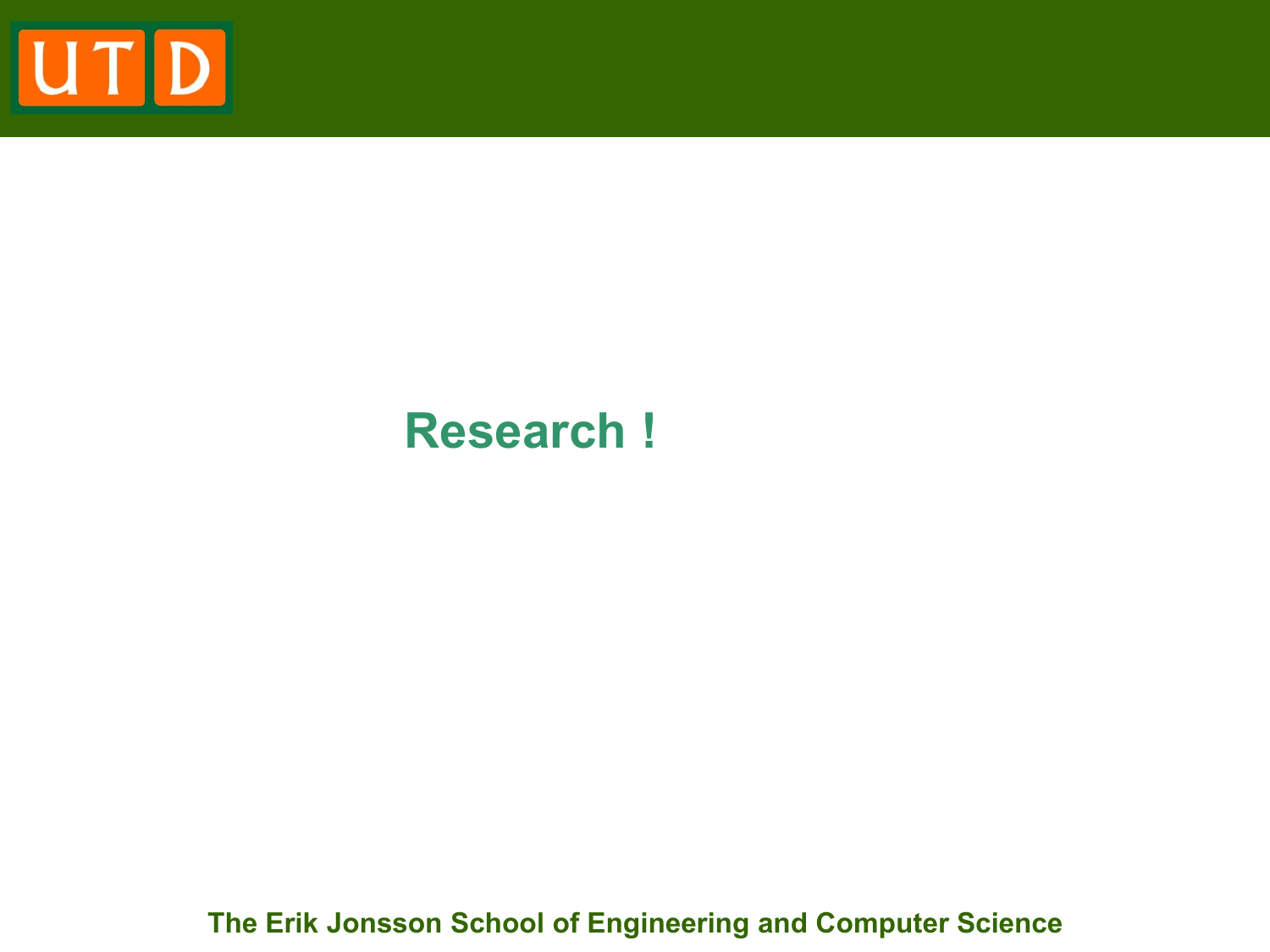### UTD **Finding an area of study & adviser**

- Choose an area based on your interests, strength, and career prospects
- You are likely to work in this area for the next 10 years, if not 30-40 years
- Don't decide solely based on who is able to offer an assistantship
- Choose a compatible adviser, who is a good match to your working style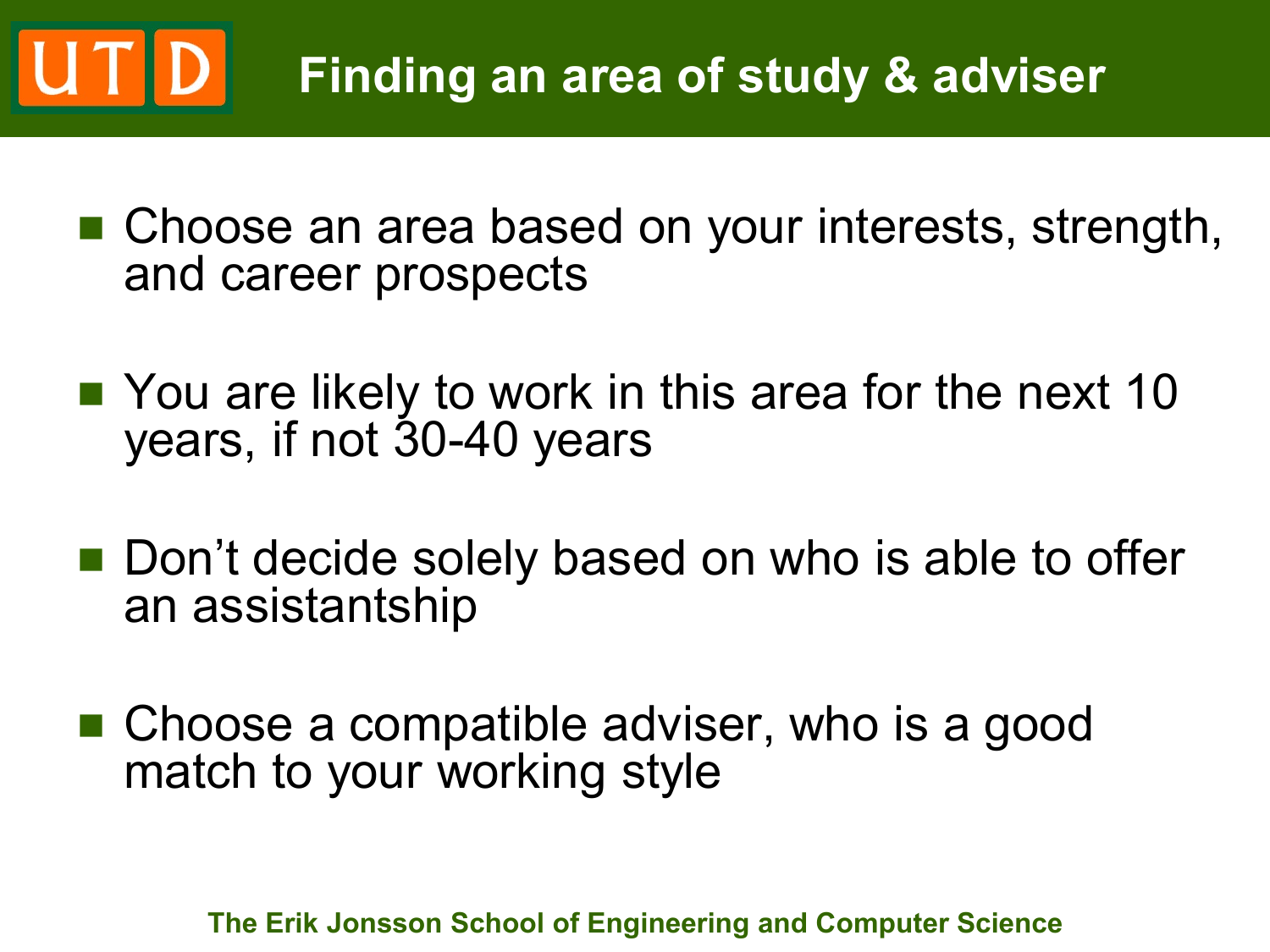- Literature survey: study the results in your area. You cannot create new knowledge without knowing what is already known
- **Find new, interesting problems in which you** can do research. Guidance of your adviser is very important in choosing the "right" problem
- **Learn to read research articles quickly**
- Continue to read new papers in journals and conferences in your area regularly
- Keep looking for new problems to solve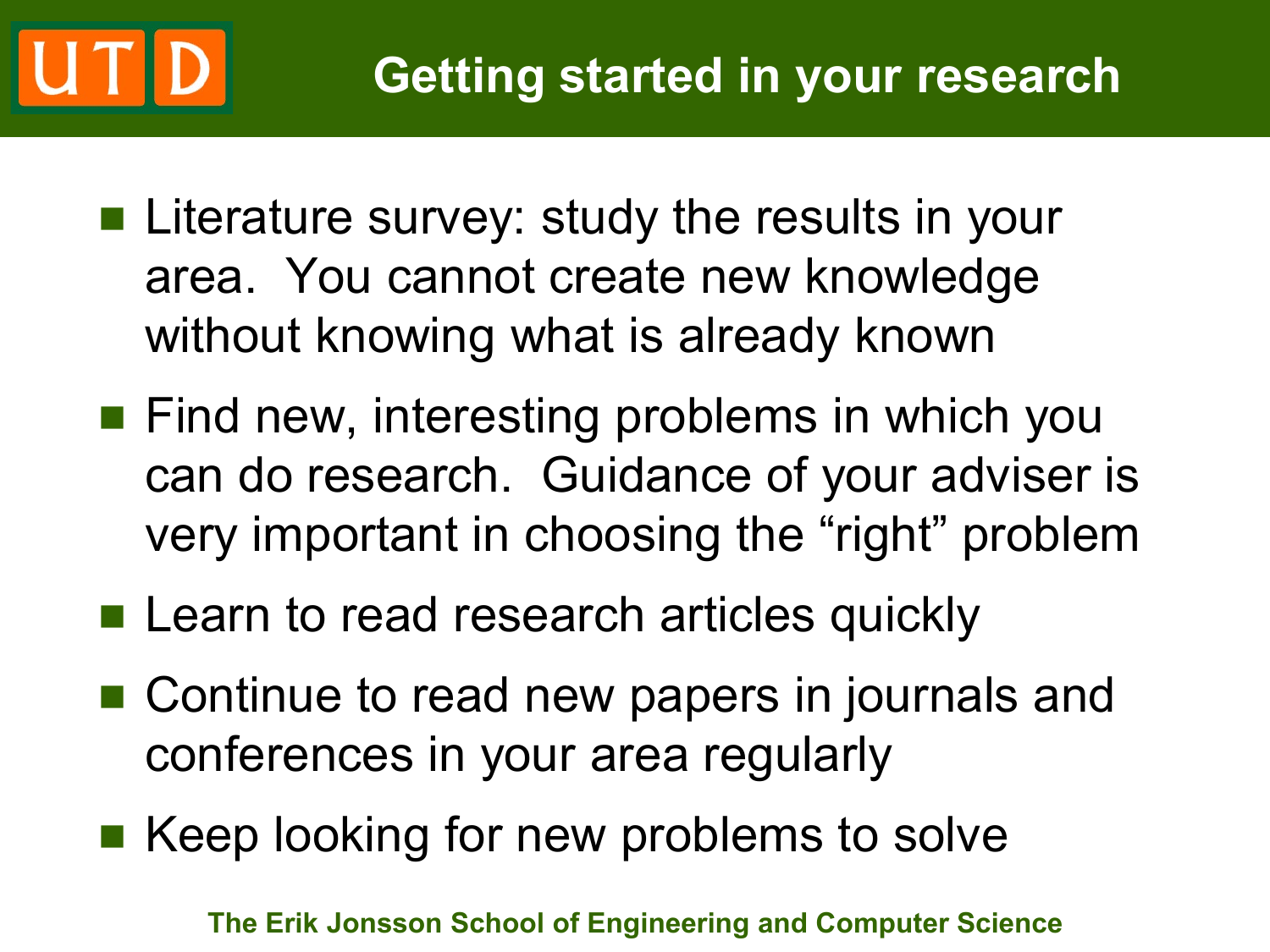# **UTD**

- You are publishing in:
	- reputed journals ( ACM / IEEE / SIAM )
	- reputed conferences
- Your work is cited by other leading researchers
- Your work spawns follow-up papers
- Balance quality and quantity
- Your Faculty Supervisor says so!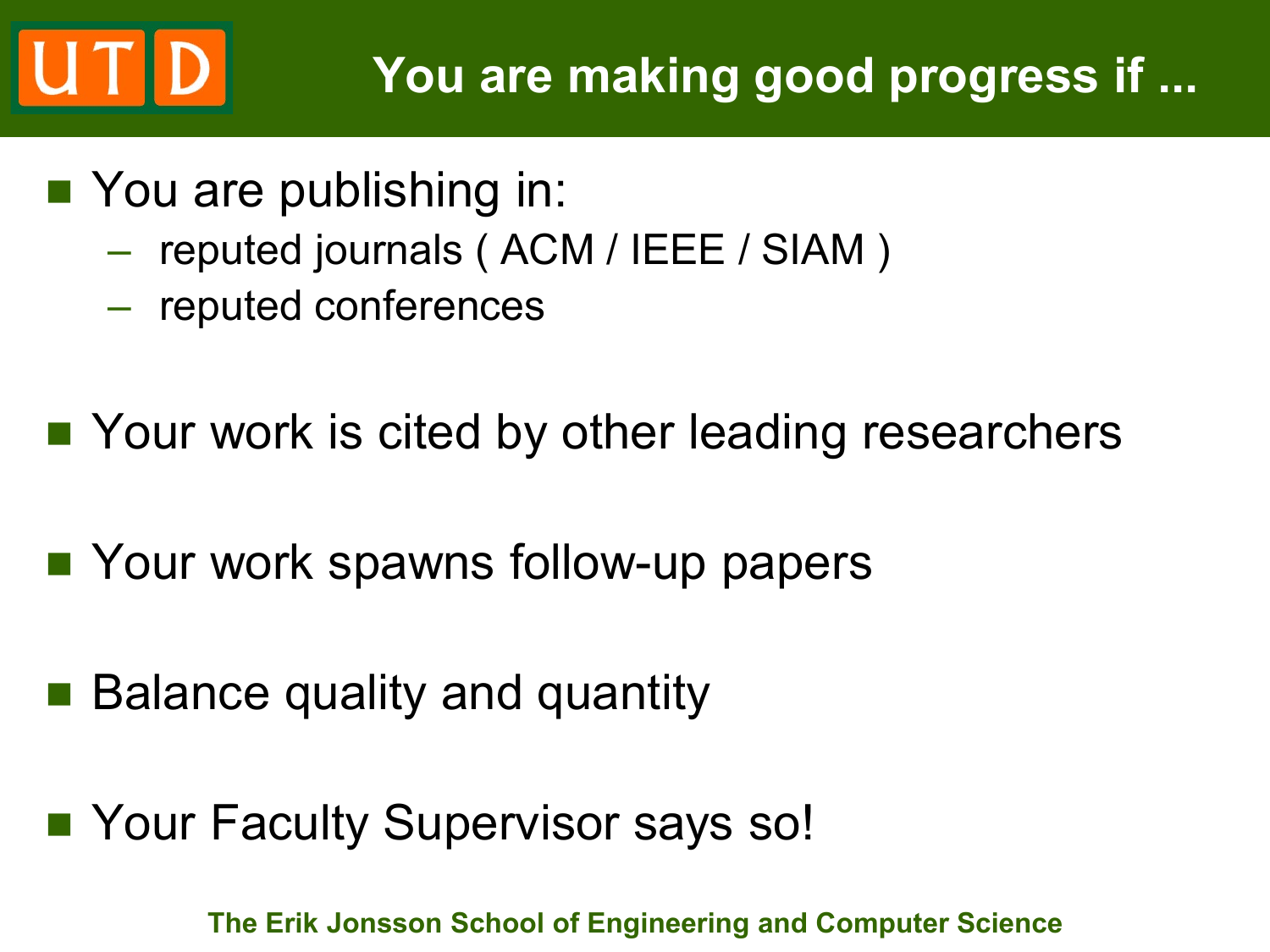### **Balance quality and quantity**

- **Publish good quality work, often**
- **Always have several problems on which you** are working
- Spend a lot of time (in concentrated doses) working on your research
- **Discuss your ideas with your colleagues**
- Keep on the lookout for new papers/ideas/problems

Publish or Perish!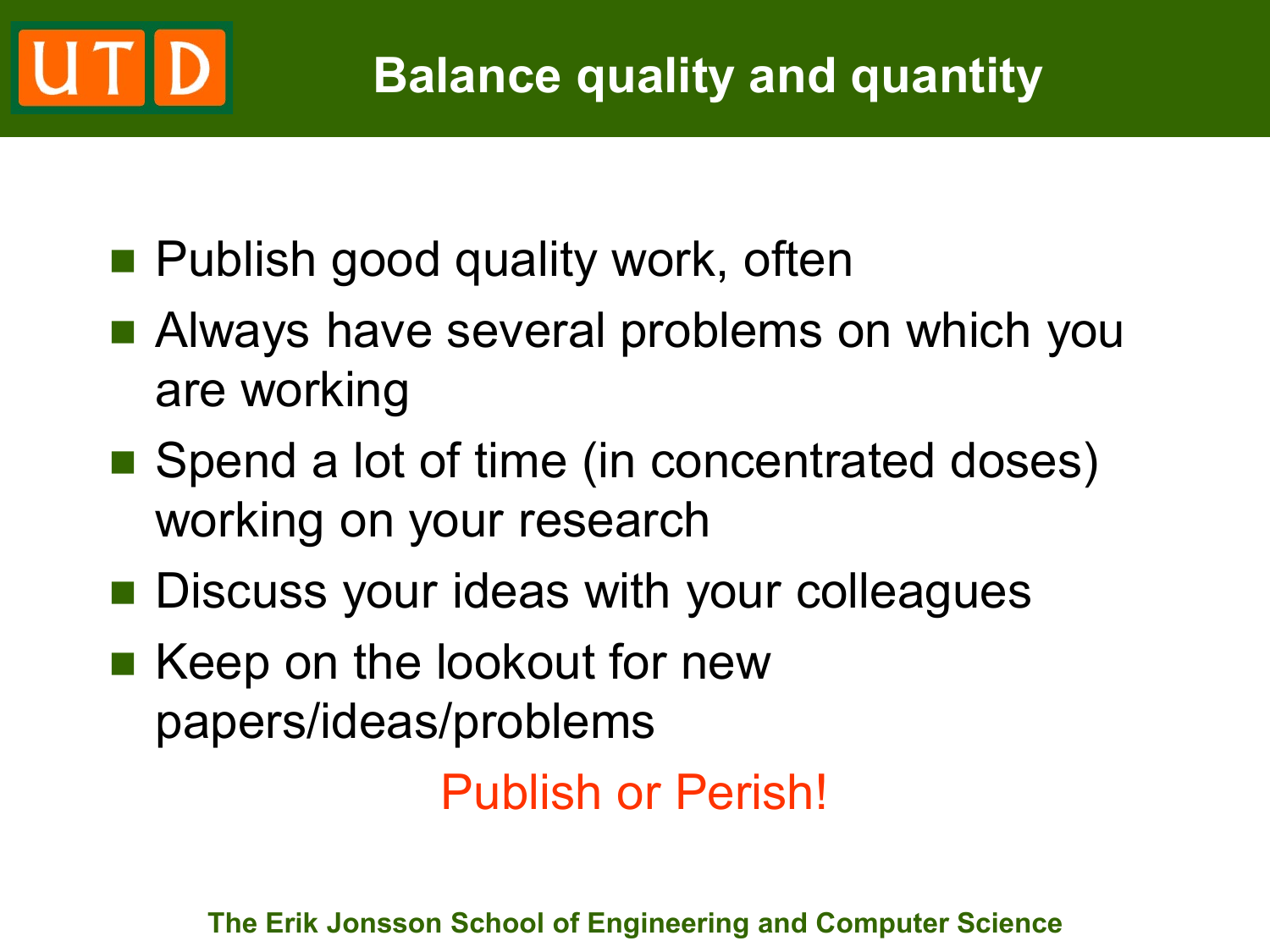# UTD

- Get good grades
- Make steady progress
- Pass 3 qualifying exams (QEs)
- **Publish papers in reputed conferences** and journals
- **Try to graduate in 4 years**
- **Find a Faculty Supervisor who is not** over extended!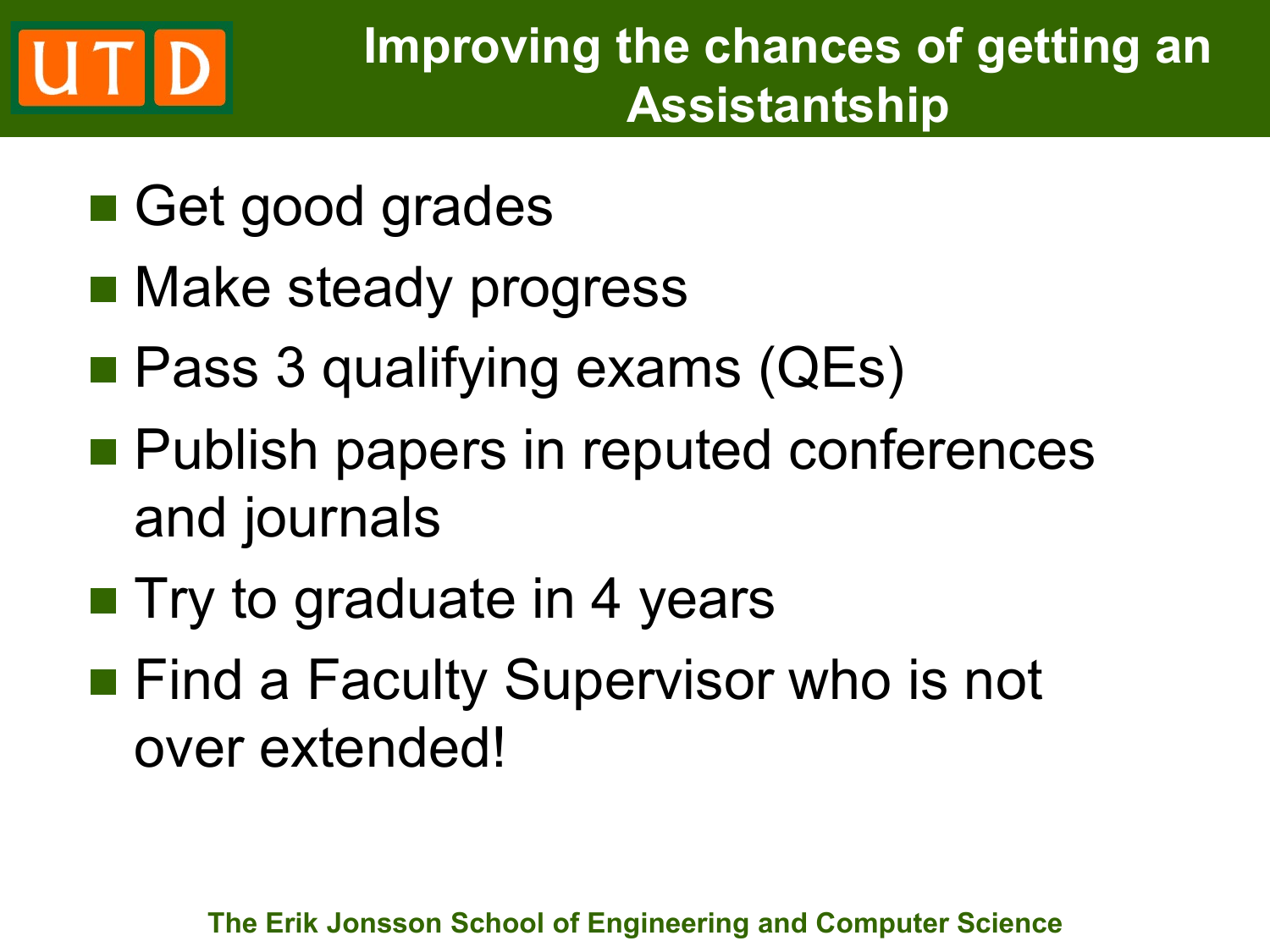## **Finding an academic job**

- $\blacksquare$  It may be better to find a postdoc position first in a reputed place.
- **Need publications in prominent places,** in areas where there are openings.
- Meet other people in conferences and workshops and make friends (network!)
- Give invited talks in other universities, labs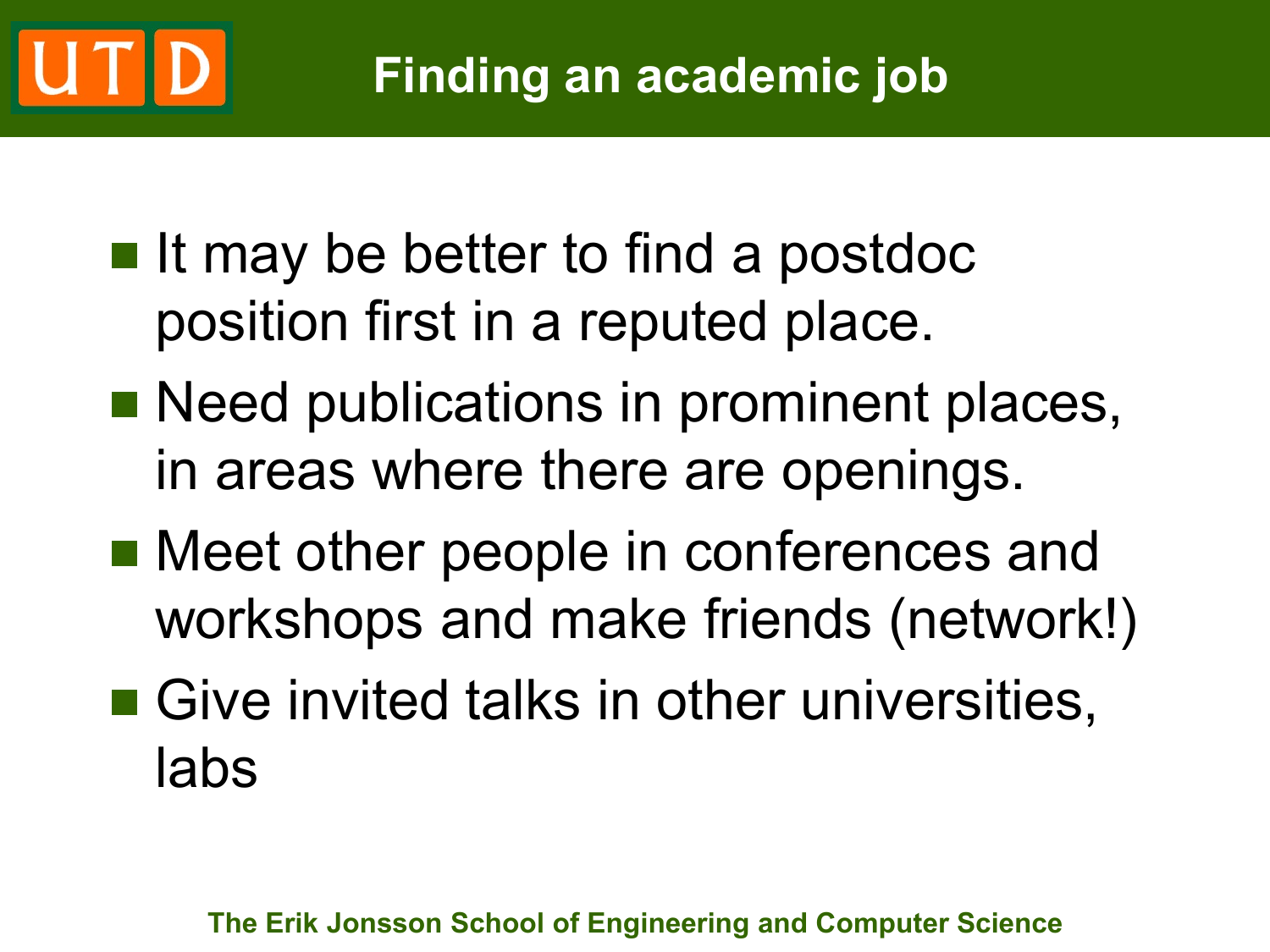### UTD **Steps Review**

# ■ Course work

- Qualifying exams
- Choosing area of research and adviser
- Getting started on research
- **Dissertation committee**
- **Dissertation proposal**
- **Dissertation defense and submission**
- **Finding a (academic) job**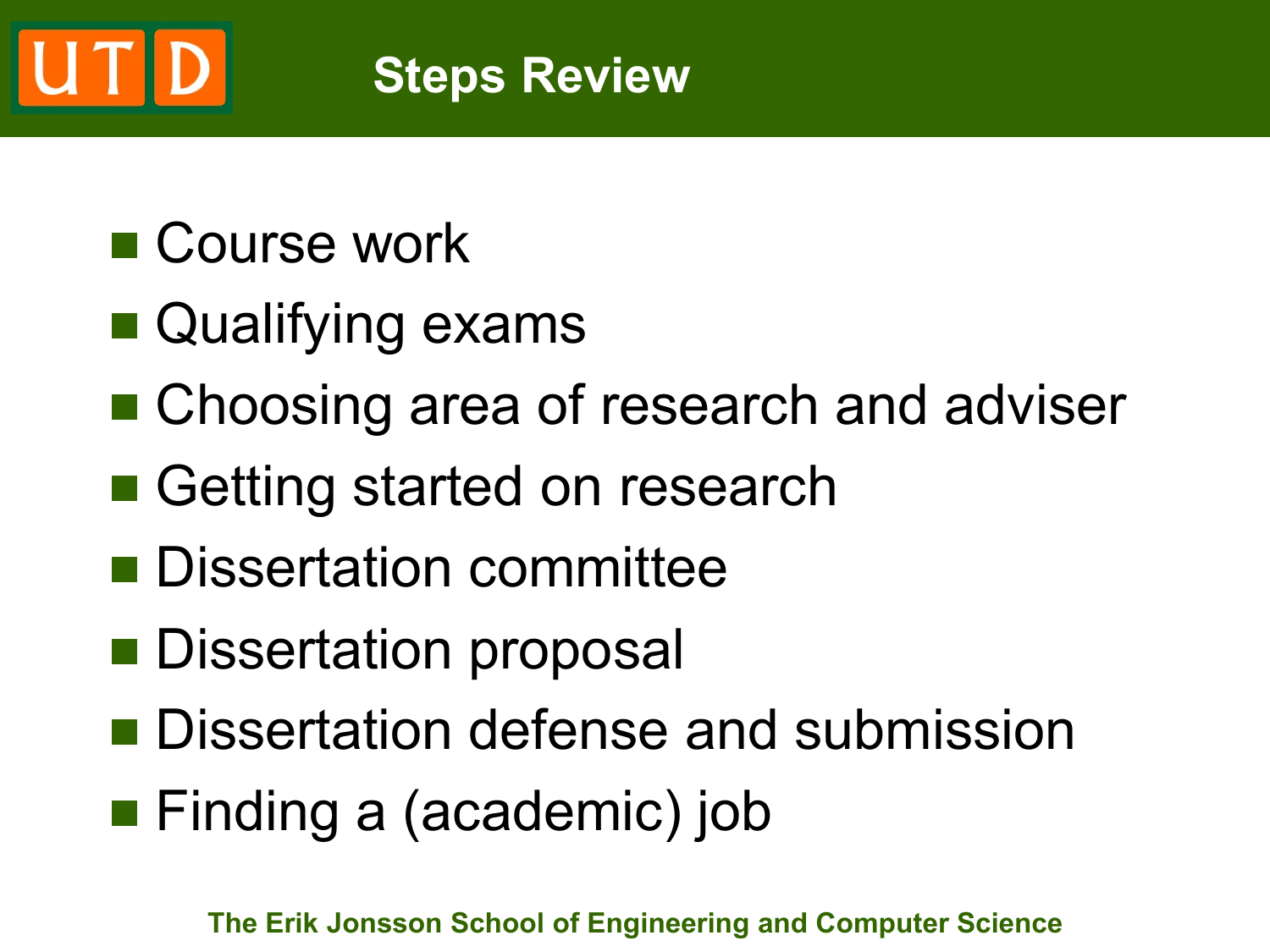# **Useful Skills**

- **Time management**
- Speed-reading of technical articles
- Deep understanding of state-of-the-art and current methods
- **Formulation of new problems**
- Quick evaluation of new problems and solution methods (to decide if they are worth pursuing)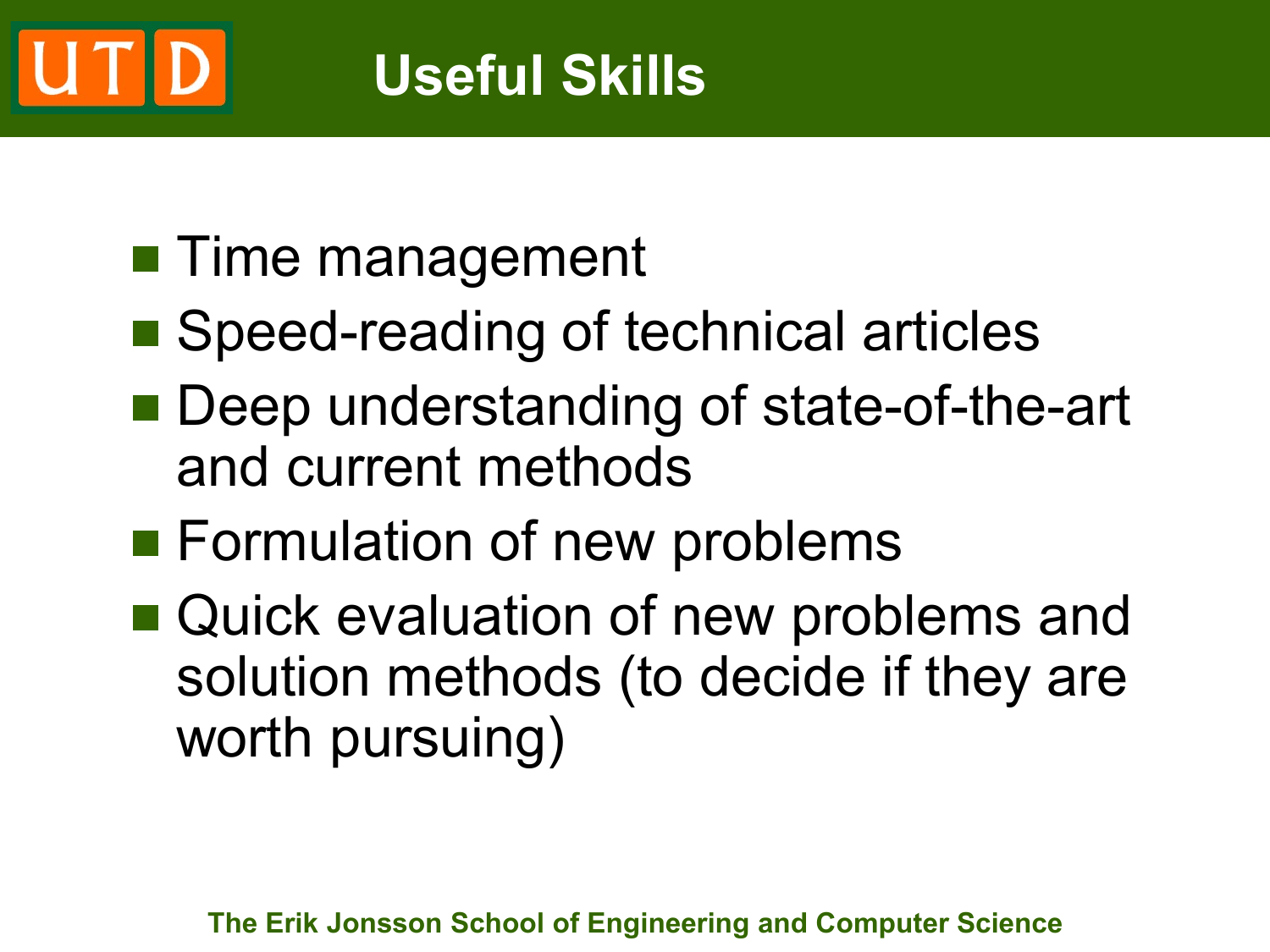# **Getting more information**

- Dean of graduate studies: http://www.utdallas.edu/ogs/
- **Graduate catalog** http://www.utdallas.edu/student/catalog/index.html
- CS Department Web site

<http://cs.utdallas.edu/>

https://cs.utdallas.edu/education/graduate/

**Ph.D. information in CS Web site:** 

http://catalog.utdallas.edu/now/graduate/programs/ecs/

**Figuently Asked Questions** http://cs.utdallas.edu/education/graduate/graduate-faq/ Dr. Jorge Cobb (cobb@utdallas.edu) ECSS 4.208